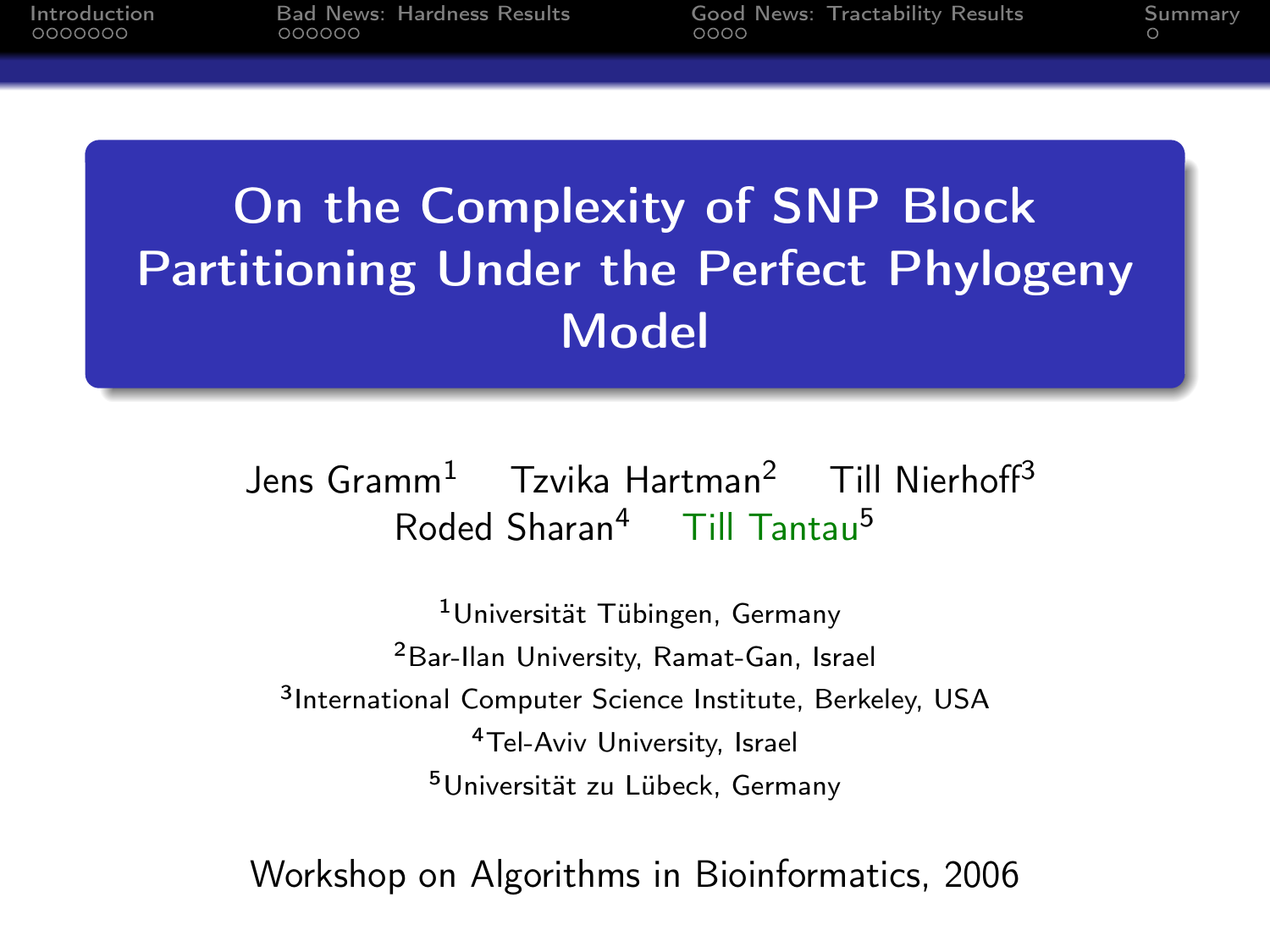| Introduction |  |
|--------------|--|
| 0000000      |  |

[Bad News: Hardness Results](#page-13-0) [Good News: Tractability Results](#page-21-0) [Summary](#page-25-0)<br>000000 0

### **Outline**

# **1** [Introduction](#page-2-0)

- **[The Model and the Problem](#page-2-0)**
- [The Integrated Approach](#page-6-0)

# 2 [Bad News: Hardness Results](#page-13-0)

- [Hardness of PP-Partitioning of Haplotype Matrices](#page-13-0)
- [Hardness of PP-Partitioning of Genotype Matrices](#page-17-0)

# 3 [Good News: Tractability Results](#page-21-0)

- **•** [Perfect Path Phylogenies](#page-21-0)
- [Tractability of PPP-Partitioning of Genotype Matrices](#page-24-0)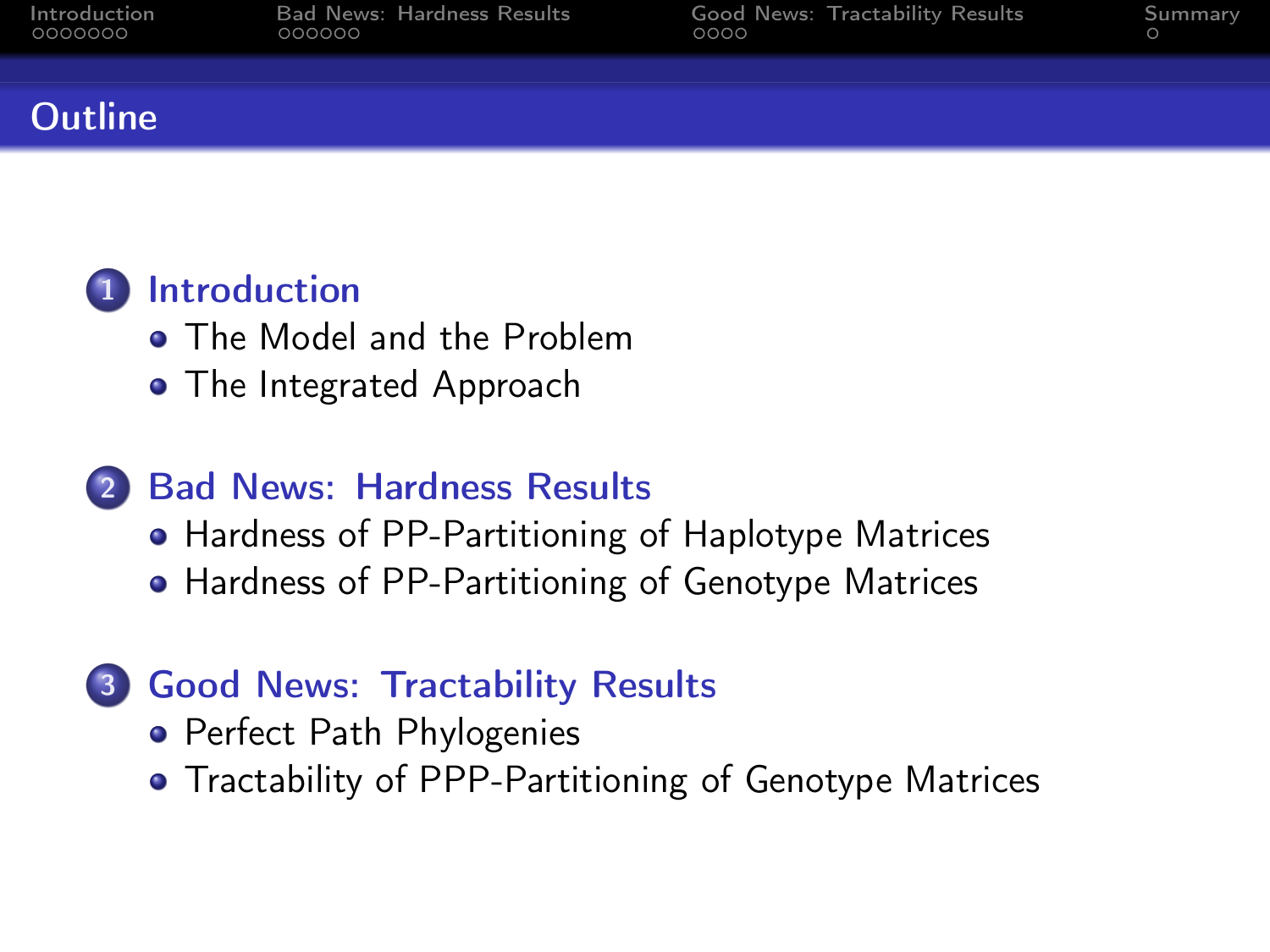<span id="page-2-0"></span>[Introduction](#page-2-0) [Bad News: Hardness Results](#page-13-0) [Good News: Tractability Results](#page-21-0) [Summary](#page-25-0)<br>• 000000 000000 00000 0000 0000 0000

[The Model and the Problem](#page-2-0)

### What is haplotyping and why is it important?

You hopefully know this after the previous three talks...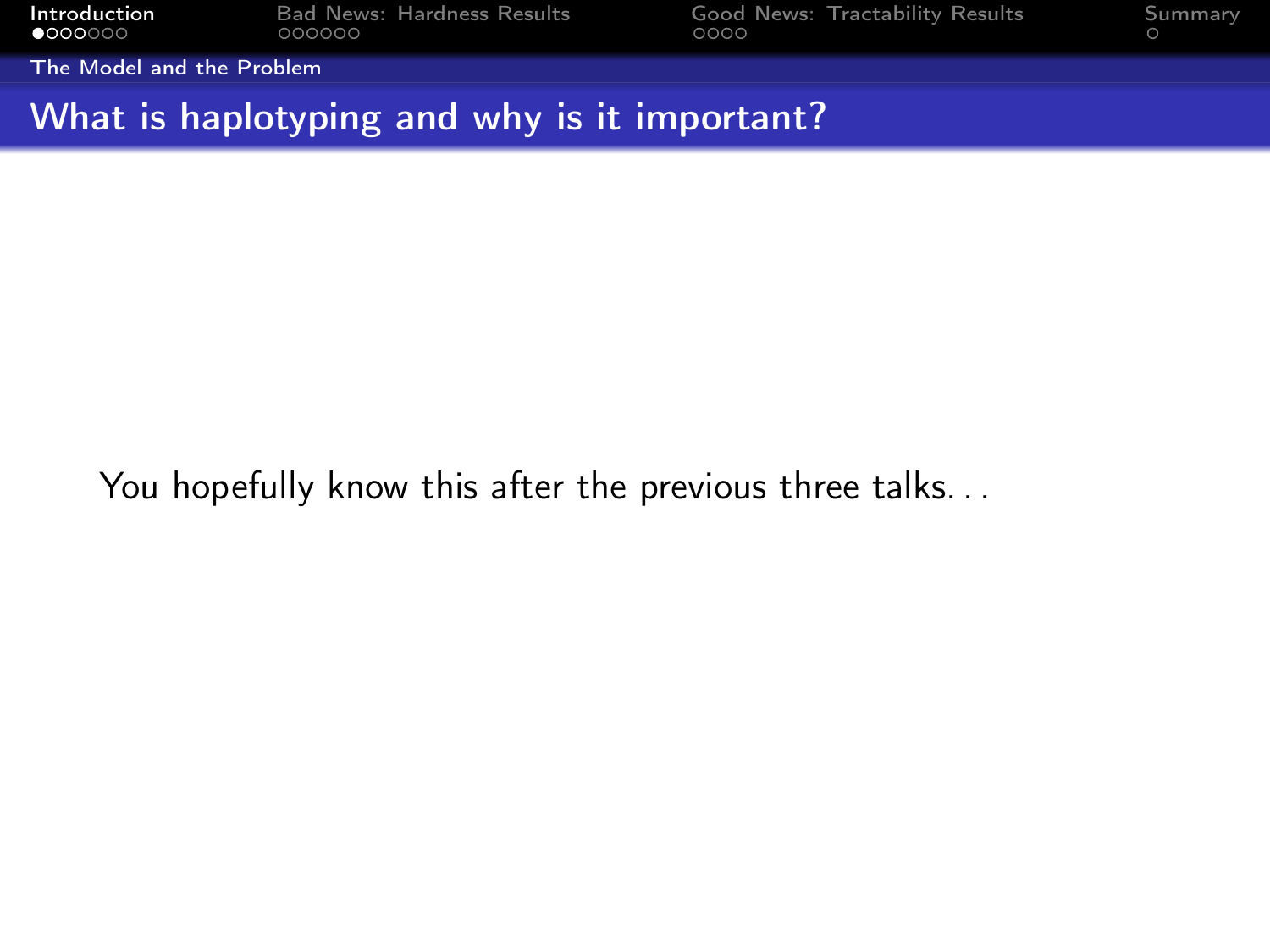| Introduction | <b>Bad News: Hardness Results</b> |  |
|--------------|-----------------------------------|--|
| 0000000      | 000000                            |  |

[Good News: Tractability Results](#page-21-0) [Summary](#page-25-0)

[The Model and the Problem](#page-2-0)

### General formalization of haplotyping.

### Inputs

- $\bullet$  A genotype matrix  $G$ .
- The rows of the matrix are taxa / individuals.
- The columns of the matrix are SNP sites / characters.

# **Outputs**

- A haplotype matrix H.
- Pairs of rows in  $H$  explain the rows of  $G$ .
- $\bullet$  The haplotypes in H are biologically plausible.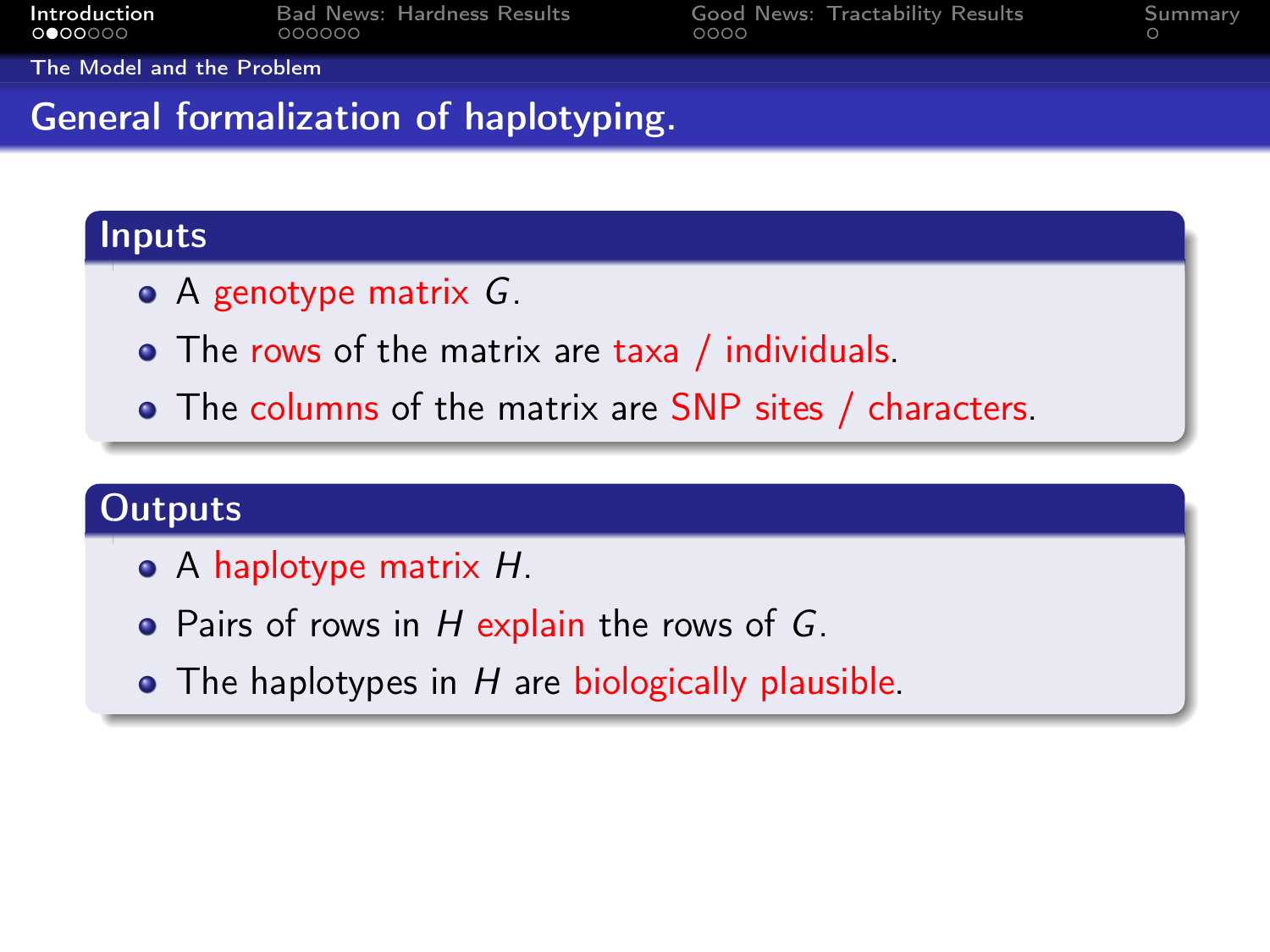| Introduction |        | <b>Bad News: Hardness Results</b> |  |
|--------------|--------|-----------------------------------|--|
| 0000000      | nooooo |                                   |  |

[Good News: Tractability Results](#page-21-0) [Summary](#page-25-0)

[The Model and the Problem](#page-2-0)

# Our formalization of haplotyping.

### Inputs

- $\bullet$  A genotype matrix  $G$ .
- The rows of the matrix are individuals / taxa.
- The columns of the matrix are SNP sites / characters.
- The problem is directed: one haplotype is known.
- The input is biallelic: there are only two homozygous states (0 and 1) and one heterozygous state (2).

### **Outputs**

- A haplotype matrix H.
- $\bullet$  Pairs of rows in H explain the rows of G.
- $\bullet$  The haplotypes in H form a perfect phylogeny.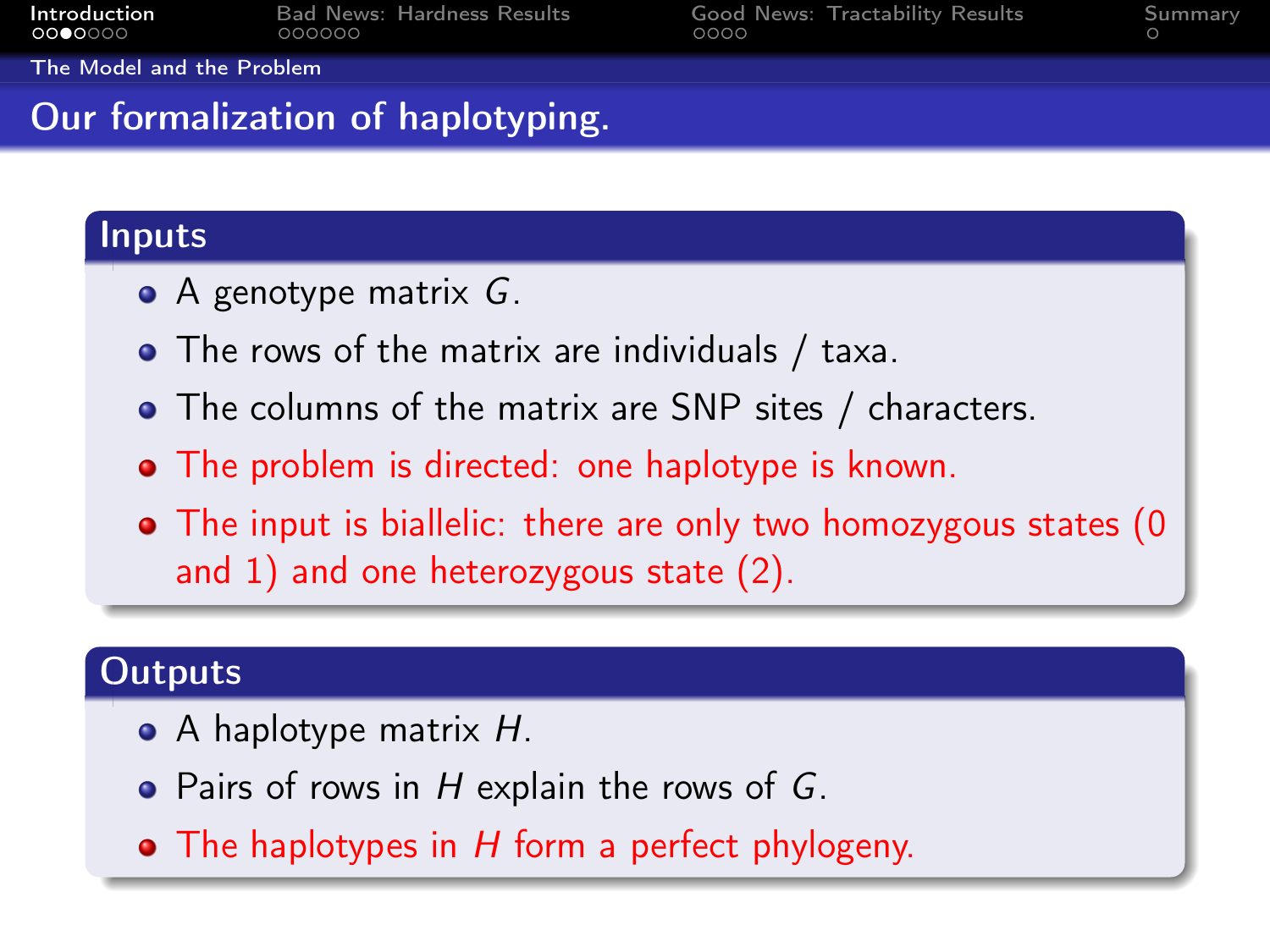#### [The Model and the Problem](#page-2-0)

# We can do perfect phylogeny haplotyping efficiently, but ...

### **1** Data may be missing.

- This makes the problem NP-complete ...
- $\bullet$  ... even for very restricted cases.

### Solutions:

- Additional assumption like the rich data hypothesis.
- 2 No perfect phylogeny is possible.
	- This can be caused by chromosomal crossing-over effects.
	- This can be caused by incorrect data.
	- This can be caused by multiple mutations at the same sites.

# Solutions:

- Look for phylogenetic networks.
- **·** Correct data.
- Find blocks where a perfect phylogeny is possible.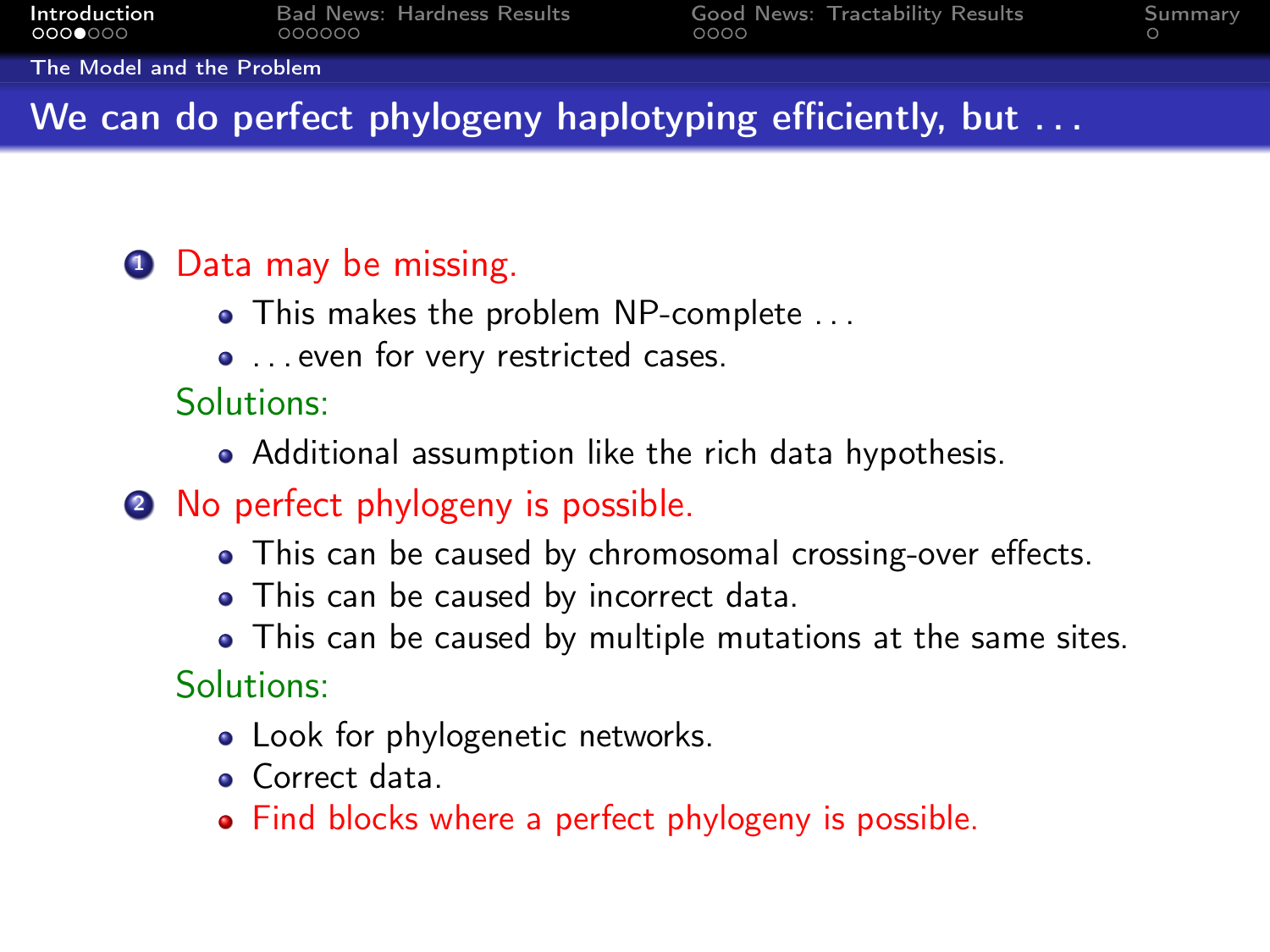<span id="page-6-0"></span>

| Introduction | <b>Bad News: Hardness Results</b> |  |
|--------------|-----------------------------------|--|
| 00000000     | 000000                            |  |

[Good News: Tractability Results](#page-21-0)  $\begin{array}{cc}\n0 & 0 \\
0 & 0\n\end{array}$ 

[The Integrated Approach](#page-6-0)

# How blocks help in perfect phylogeny haplotyping.

- **1** Partition the site set into overlapping contiguous blocks.
- 2 Compute a perfect phylogeny for each block and combine them.
- <sup>3</sup> Use dynamic programming for finding the partition.

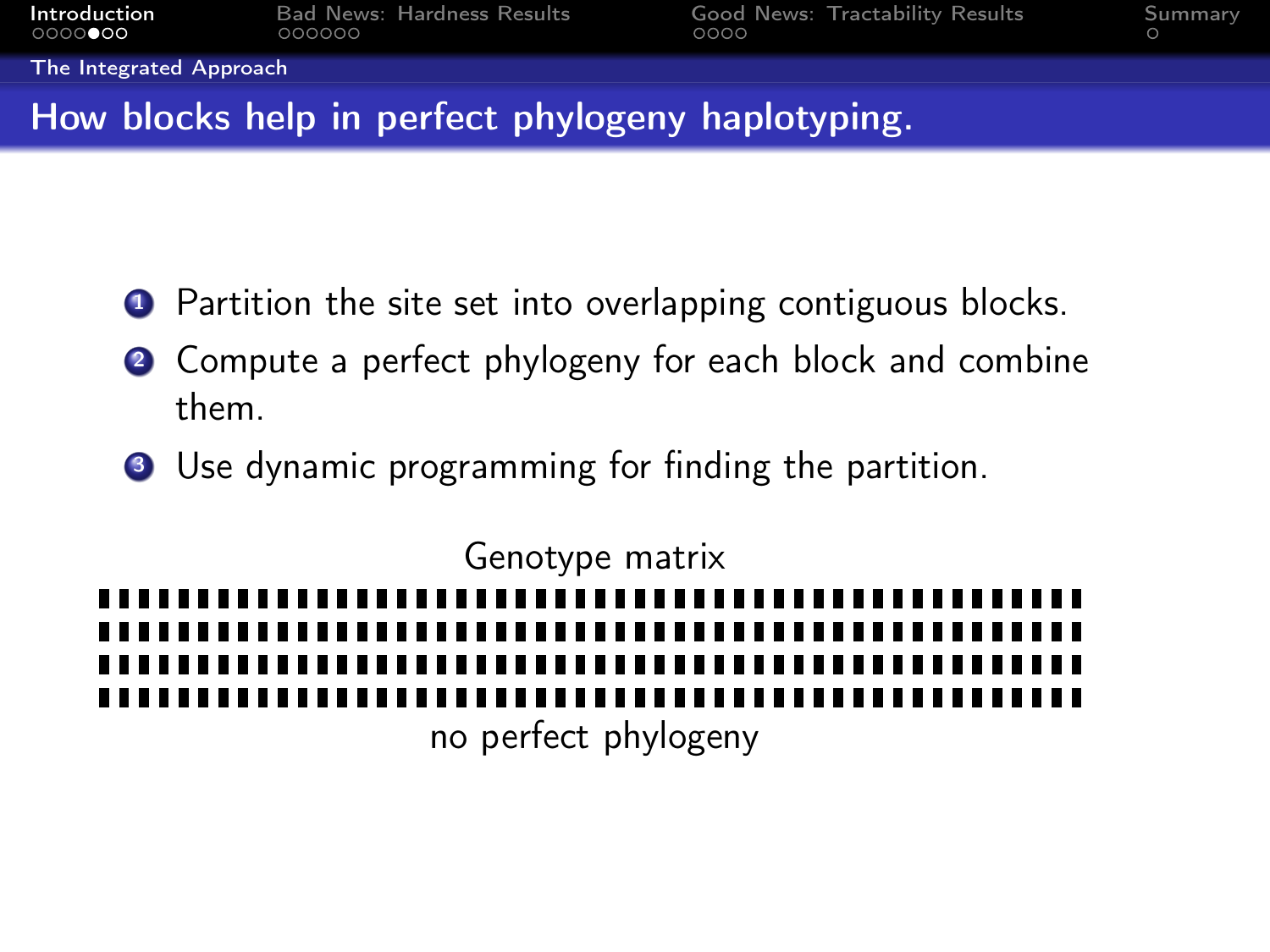| Introduction | <b>Bad News: Hardness Results</b> |  |
|--------------|-----------------------------------|--|
| 00000000     | 000000                            |  |

[Good News: Tractability Results](#page-21-0)  $\begin{array}{cc}\n0 & 0 \\
0 & 0\n\end{array}$ 

[The Integrated Approach](#page-6-0)

# How blocks help in perfect phylogeny haplotyping.

- **1** Partition the site set into overlapping contiguous blocks.
- 2 Compute a perfect phylogeny for each block and combine them.
- <sup>3</sup> Use dynamic programming for finding the partition.

Genotype matrix

perfect phylogeny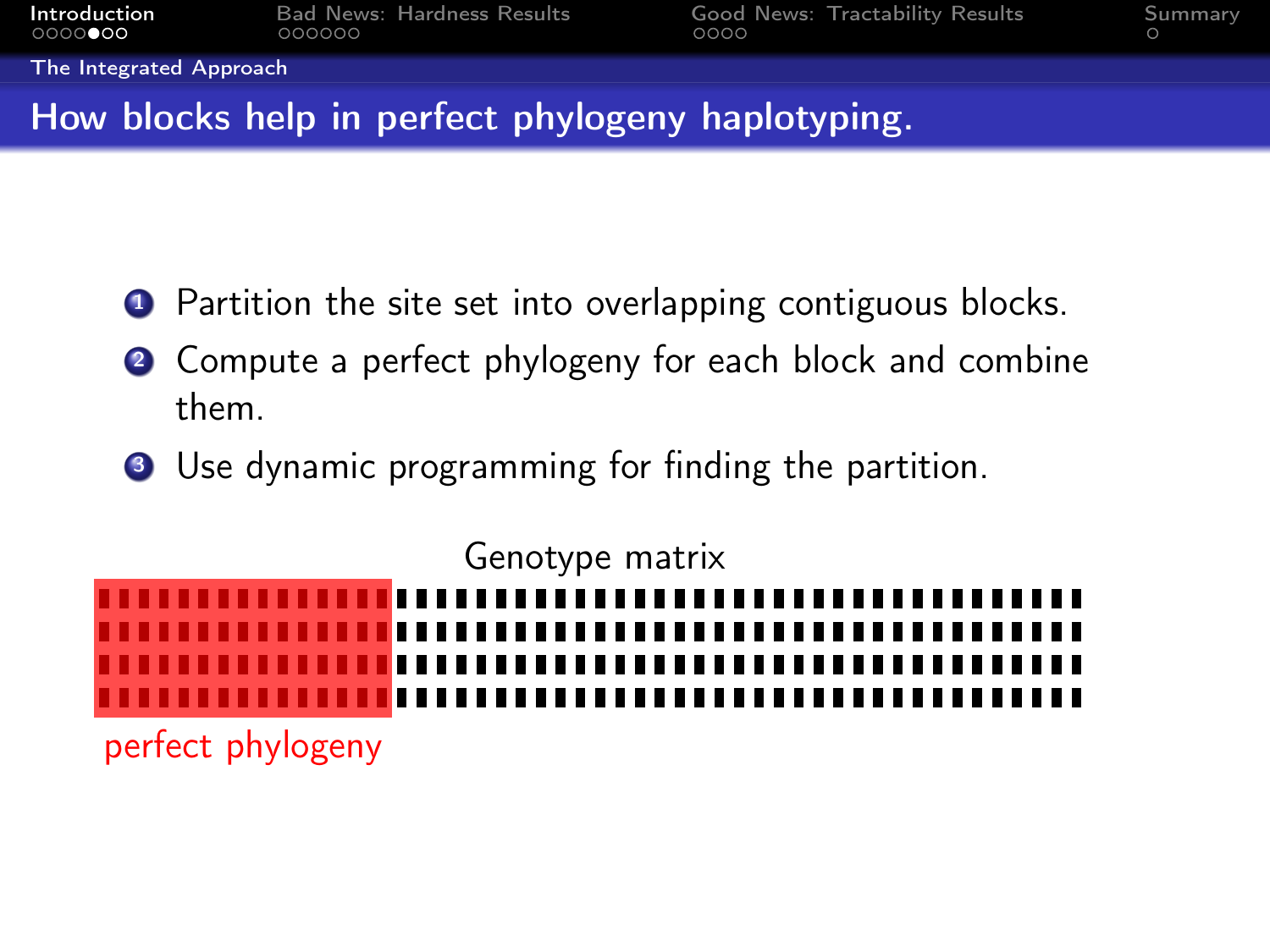| Introduction | <b>Bad News: Hardness Results</b> |  |
|--------------|-----------------------------------|--|
| 0000000      | 000000                            |  |

[Good News: Tractability Results](#page-21-0) [Summary](#page-25-0)

[The Integrated Approach](#page-6-0)

# How blocks help in perfect phylogeny haplotyping.

- **1** Partition the site set into overlapping contiguous blocks.
- 2 Compute a perfect phylogeny for each block and combine them.
- <sup>3</sup> Use dynamic programming for finding the partition.

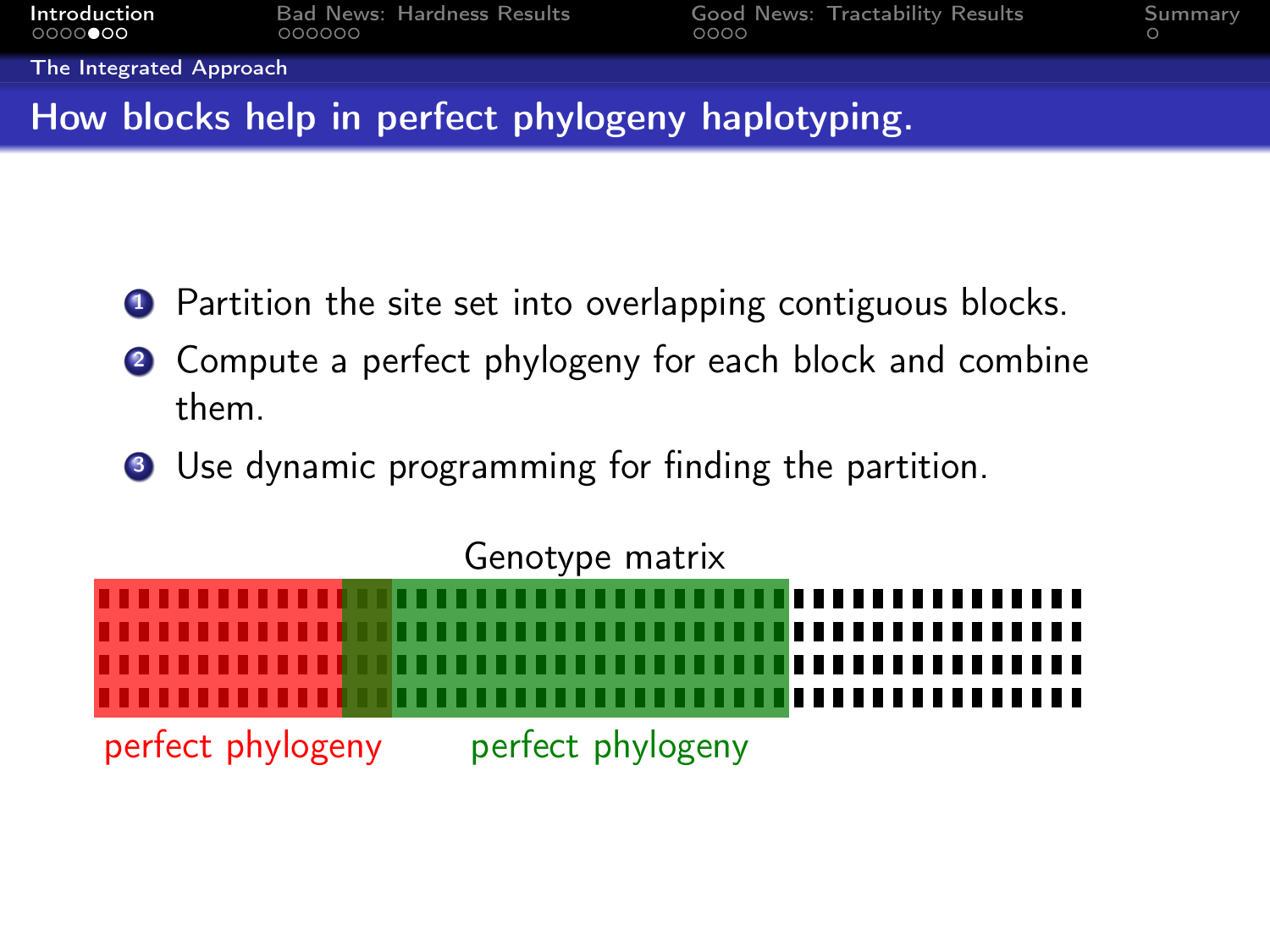| Introduction | Bad News: Hardness Results |  |
|--------------|----------------------------|--|
| 00000000     | 000000                     |  |

[Good News: Tractability Results](#page-21-0)  $\begin{array}{cc}\n0 & 0 \\
0 & 0\n\end{array}$ 

[The Integrated Approach](#page-6-0)

# How blocks help in perfect phylogeny haplotyping.

- **1** Partition the site set into overlapping contiguous blocks.
- 2 Compute a perfect phylogeny for each block and combine them.
- <sup>3</sup> Use dynamic programming for finding the partition.

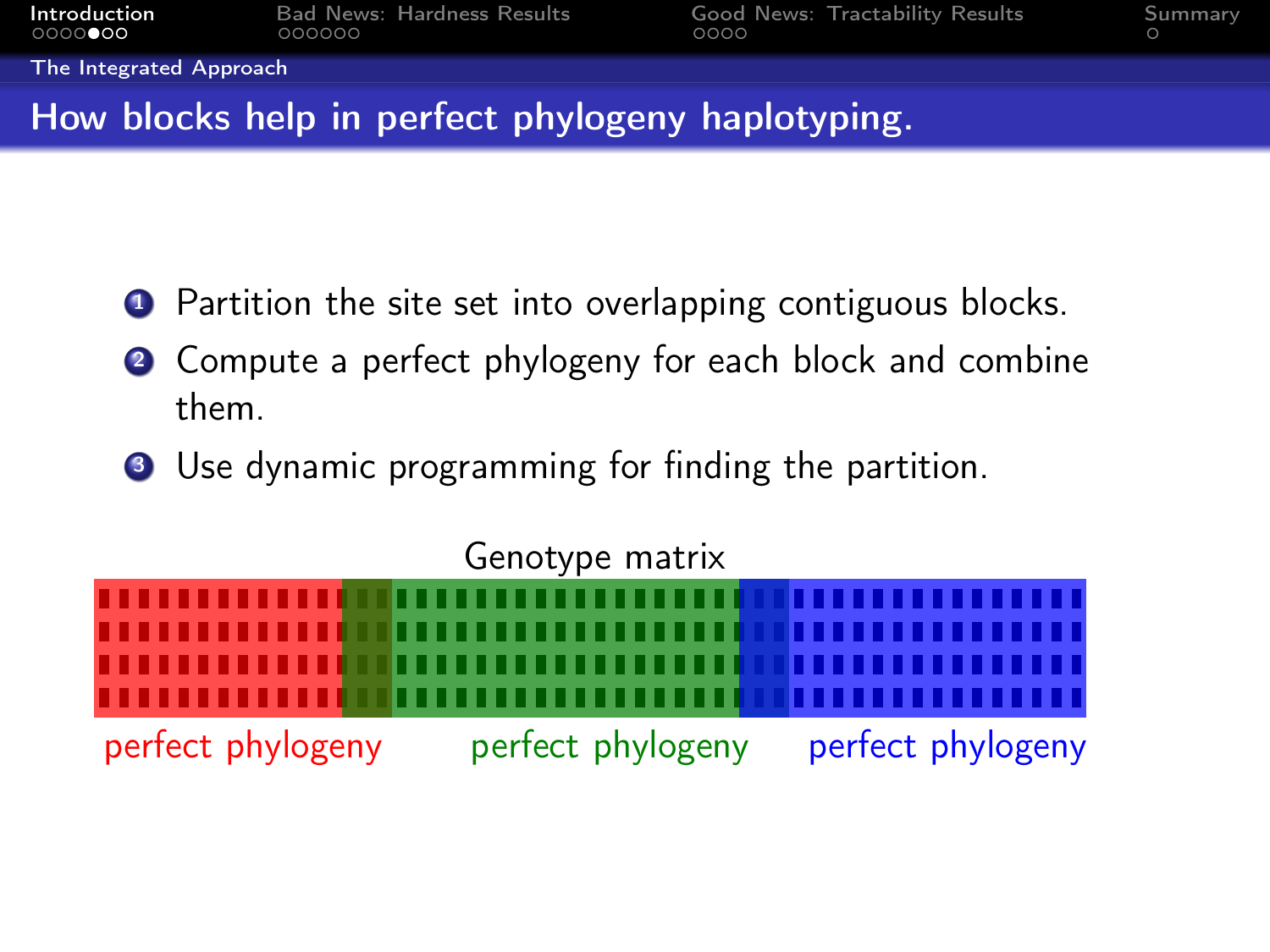| Introduction            | <b>Bad News: Hardness Results</b> | Good News: Tractability Results | Summary |
|-------------------------|-----------------------------------|---------------------------------|---------|
| 0000000                 | 000000                            | 0000                            |         |
| The Integrated Approach |                                   |                                 |         |

### Objective of the integrated approach.

- **1** Partition the site set into noncontiguous blocks.
- <sup>2</sup> Compute a perfect phylogeny for each block and combine them.
- **3** Compute partition while computing perfect phylogenies.

Genotype matrix no perfect phylogeny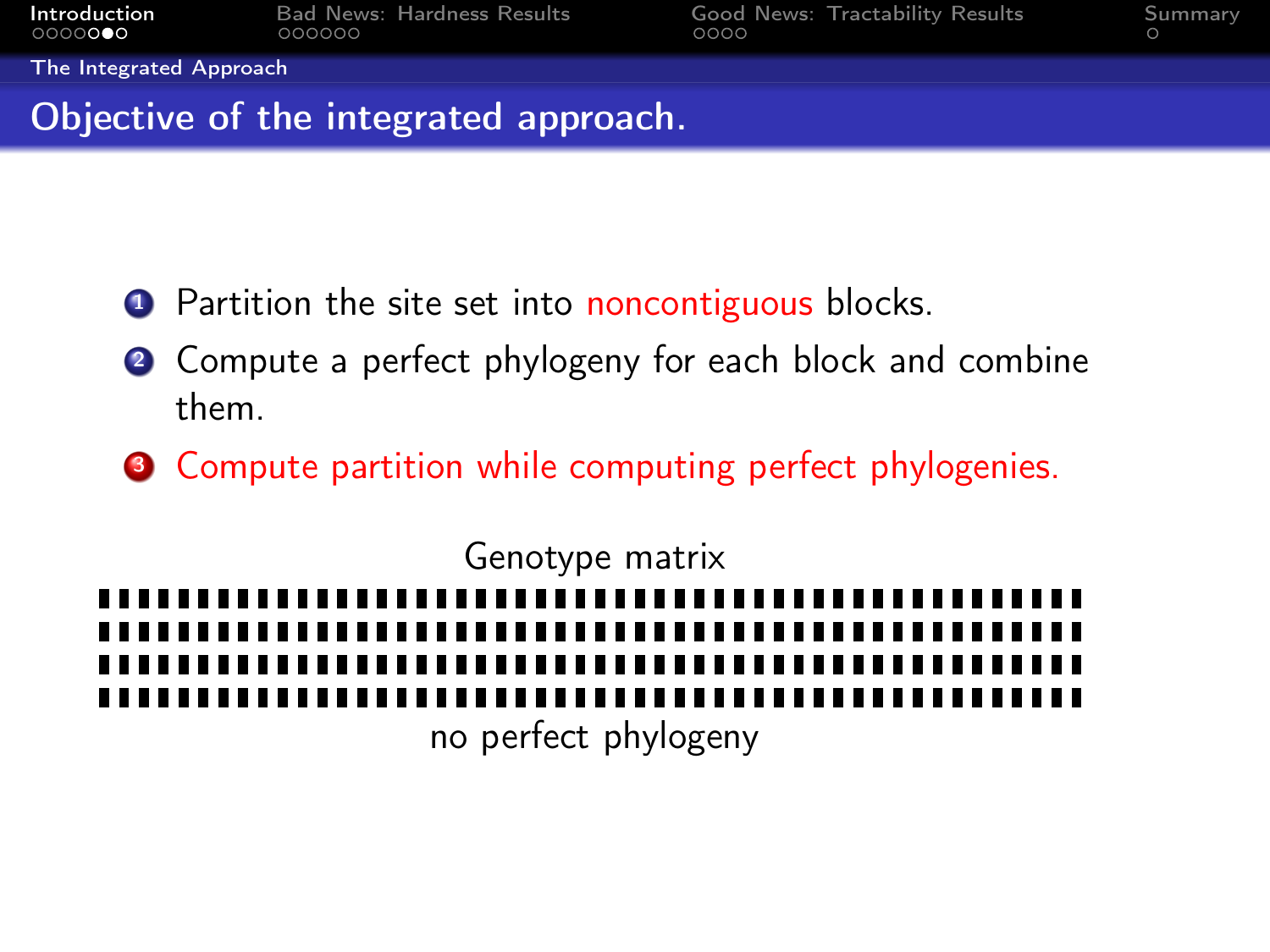| Introduction<br>0000000 | <b>Bad News: Hardness Results</b><br>000000 | 0000 | Good News: Tractability Results | Summary |
|-------------------------|---------------------------------------------|------|---------------------------------|---------|
| The Integrated Approach |                                             |      |                                 |         |
|                         | Objective of the integrated approach.       |      |                                 |         |

- **1** Partition the site set into noncontiguous blocks.
- 2 Compute a perfect phylogeny for each block and combine them.
- **3** Compute partition while computing perfect phylogenies.

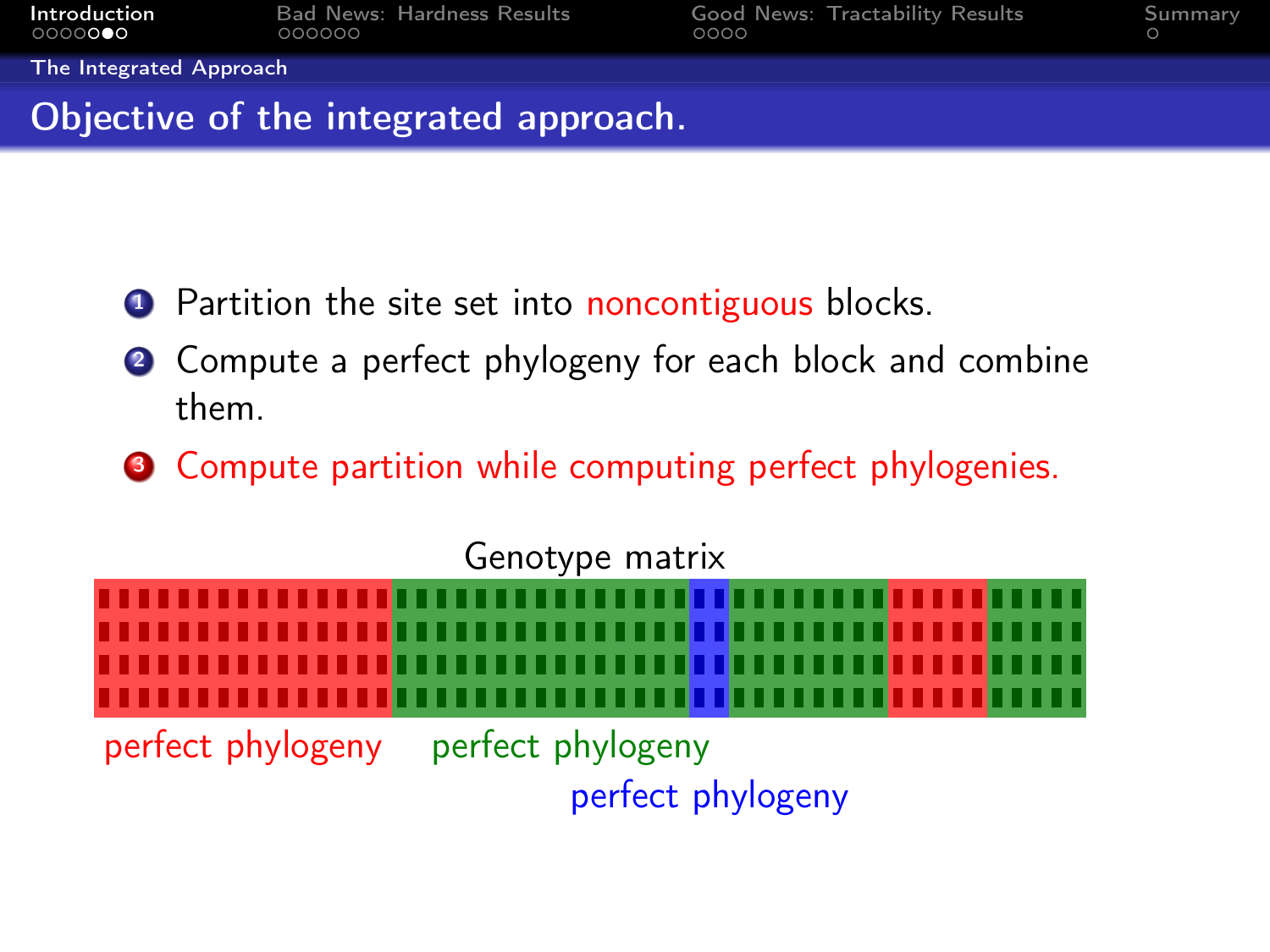**[Introduction](#page-2-0)** [Bad News: Hardness Results](#page-13-0) [Good News: Tractability Results](#page-21-0) [Summary](#page-25-0)<br>0000000 000000 000000 0000

[The Integrated Approach](#page-6-0)

### The formal computational problem.

We are interested in the computational complexity of the function  $\chi_{\text{PP}}$ :

- It gets genotype matrices as input.
- $\bullet$  It maps them to a number k.
- This number is minimal such that the sites can be covered by k sets, each admitting a perfect phylogeny. (We call this a pp-partition.)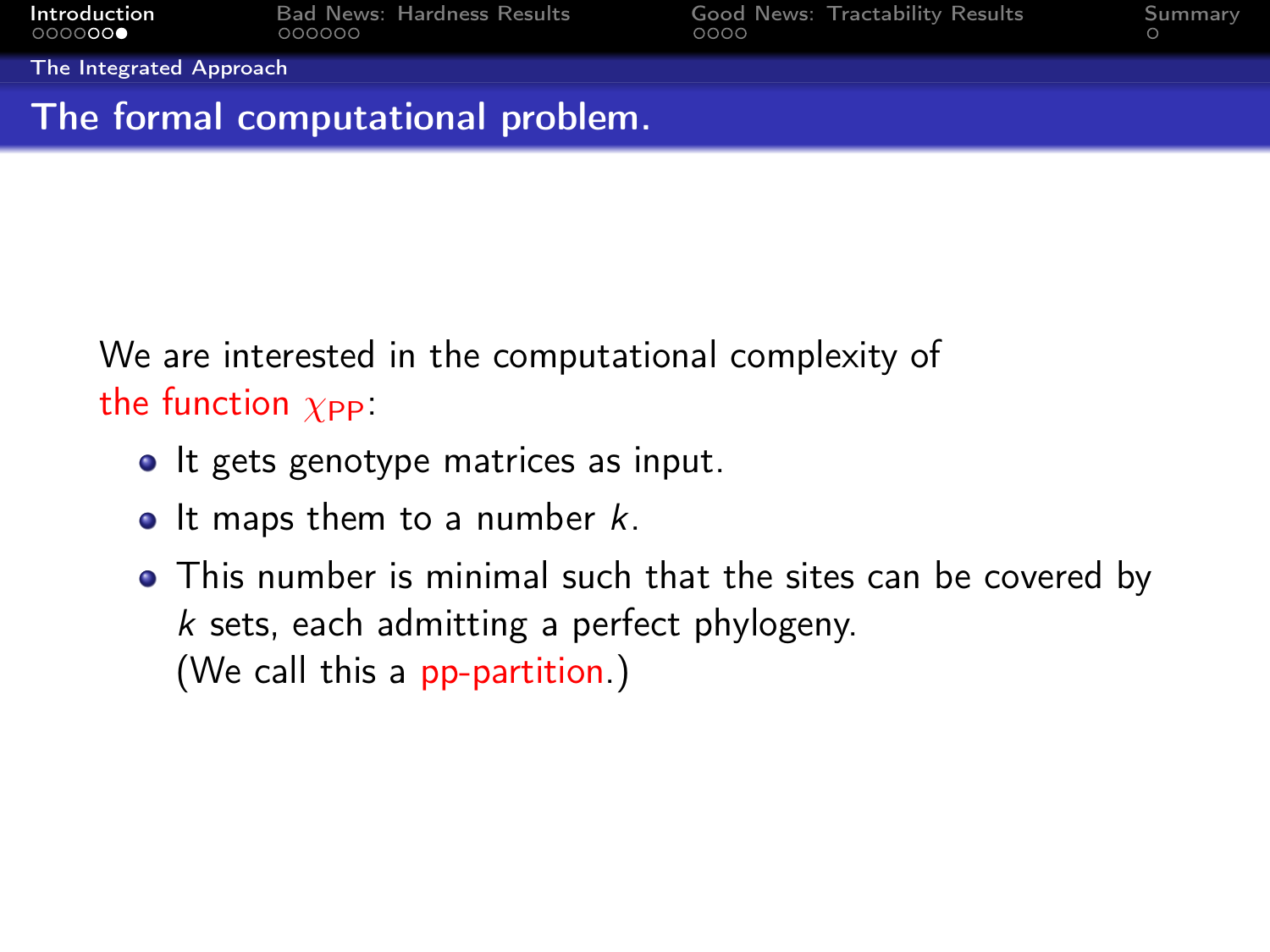<span id="page-13-0"></span>

| Introduction |        | Bad News: Hardness Re |
|--------------|--------|-----------------------|
| 0000000      | 000000 |                       |

**[Introduction](#page-2-0) Band News:** Tractability Results [Summary](#page-25-0)

#### [Hardness of PP-Partitioning of Haplotype Matrices](#page-13-0)

### Finding pp-partitions of haplotype matrices.

We start with a special case:

- $\bullet$  The inputs M are already haplotype matrices.
- The inputs M do not allow a perfect phylogeny.
- What is  $\chi_{\rm PP}(M)$ ?

| <b>Example</b> |                                                                                                              |                                                                                                                                      |                                                                                                                                              |                                                                                                                               |                                   |
|----------------|--------------------------------------------------------------------------------------------------------------|--------------------------------------------------------------------------------------------------------------------------------------|----------------------------------------------------------------------------------------------------------------------------------------------|-------------------------------------------------------------------------------------------------------------------------------|-----------------------------------|
| M:             | 0<br>$\overline{0}$<br>$\mathbf{1}$<br>$\overline{0}$<br>$\mathbf{1}$<br>$\overline{0}$<br>$\mathbf{1}$<br>0 | $\overline{0}$<br>$\mathbf{1}$<br>$\overline{0}$<br>$\mathbf{1}$<br>$\overline{0}$<br>$\mathbf{1}$<br>$\mathbf{1}$<br>$\overline{0}$ | $\overline{0}$<br>$\overline{0}$<br>$\overline{0}$<br>$\overline{0}$<br>$\overline{0}$<br>$\overline{0}$<br>$\overline{0}$<br>$\overline{1}$ | $\blacksquare$<br>$\overline{0}$<br>0<br>$\overline{\phantom{0}}$<br>$\overline{0}$<br>$\overline{1}$<br>$\Omega$<br>$\Omega$ | No perfect phylogeny is possible. |
|                |                                                                                                              | $\Omega$                                                                                                                             |                                                                                                                                              | O                                                                                                                             |                                   |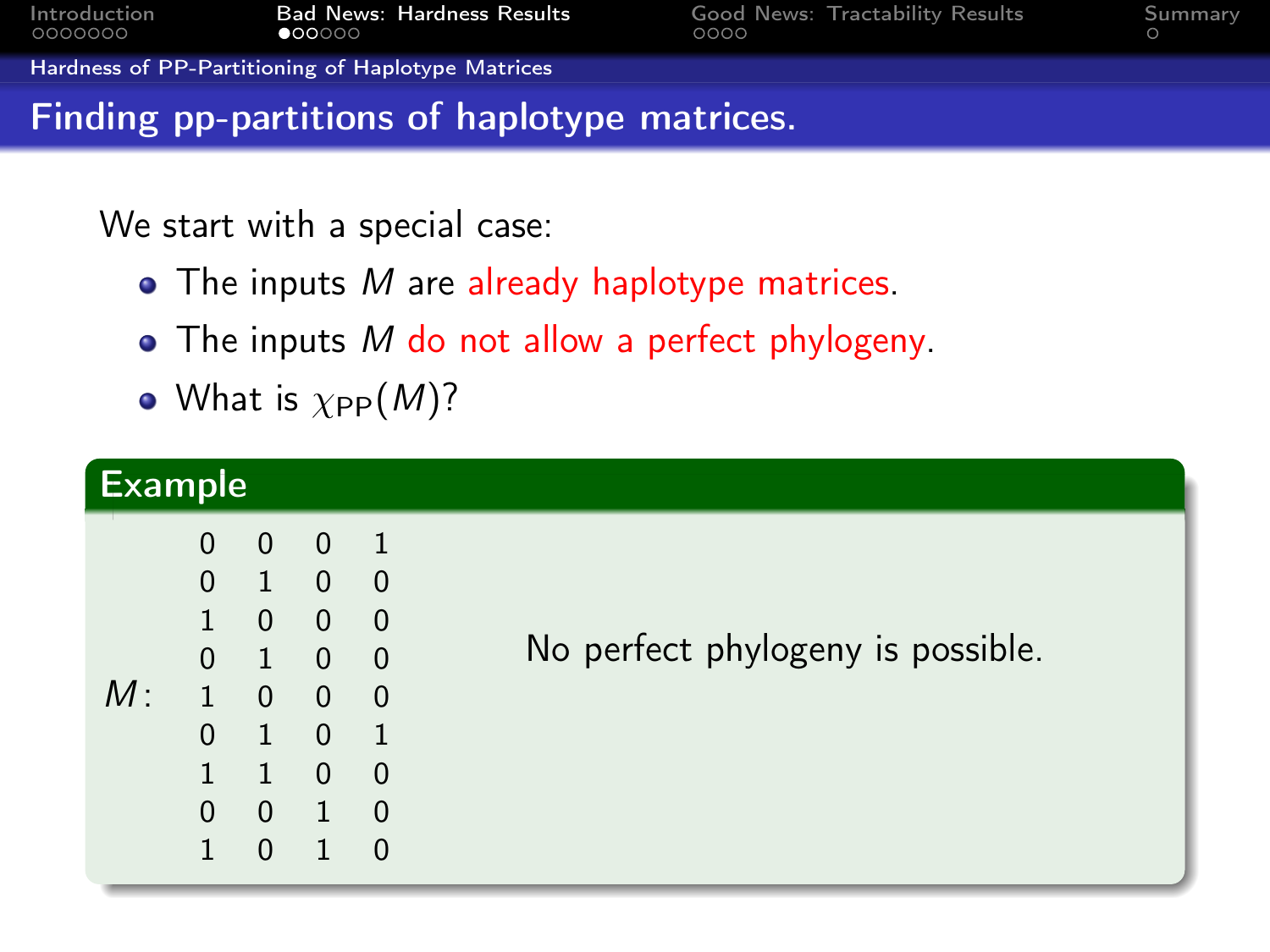| Introduction | Bad Ne         |
|--------------|----------------|
| 0000000      | $\bullet$ 0000 |

**EXECT:** Intervals Cood News: Tractability Results [Summary](#page-25-0)<br>OCOO

[Hardness of PP-Partitioning of Haplotype Matrices](#page-13-0)

### Finding pp-partitions of haplotype matrices.

We start with a special case:

- $\bullet$  The inputs M are already haplotype matrices.
- $\bullet$  The inputs M do not allow a perfect phylogeny.
- What is  $\chi_{\rm PP}(M)$ ?

|    | Example                                                                                                                                     |                                     |   |  |                                                                 |  |  |  |  |  |
|----|---------------------------------------------------------------------------------------------------------------------------------------------|-------------------------------------|---|--|-----------------------------------------------------------------|--|--|--|--|--|
| M: | $\overline{0}$<br>$\overline{0}$<br>$\mathbf{1}$<br>$\overline{0}$<br>$\mathbf{1}$<br>$\overline{0}$<br>$\mathbf{1}$<br>$\overline{0}$<br>T | 0<br>0<br>$\Omega$<br>$\Omega$<br>⋂ | N |  | Perfect phylogeny<br>Perfect phylogeny<br>$\chi_{\rm PP}(M)=2.$ |  |  |  |  |  |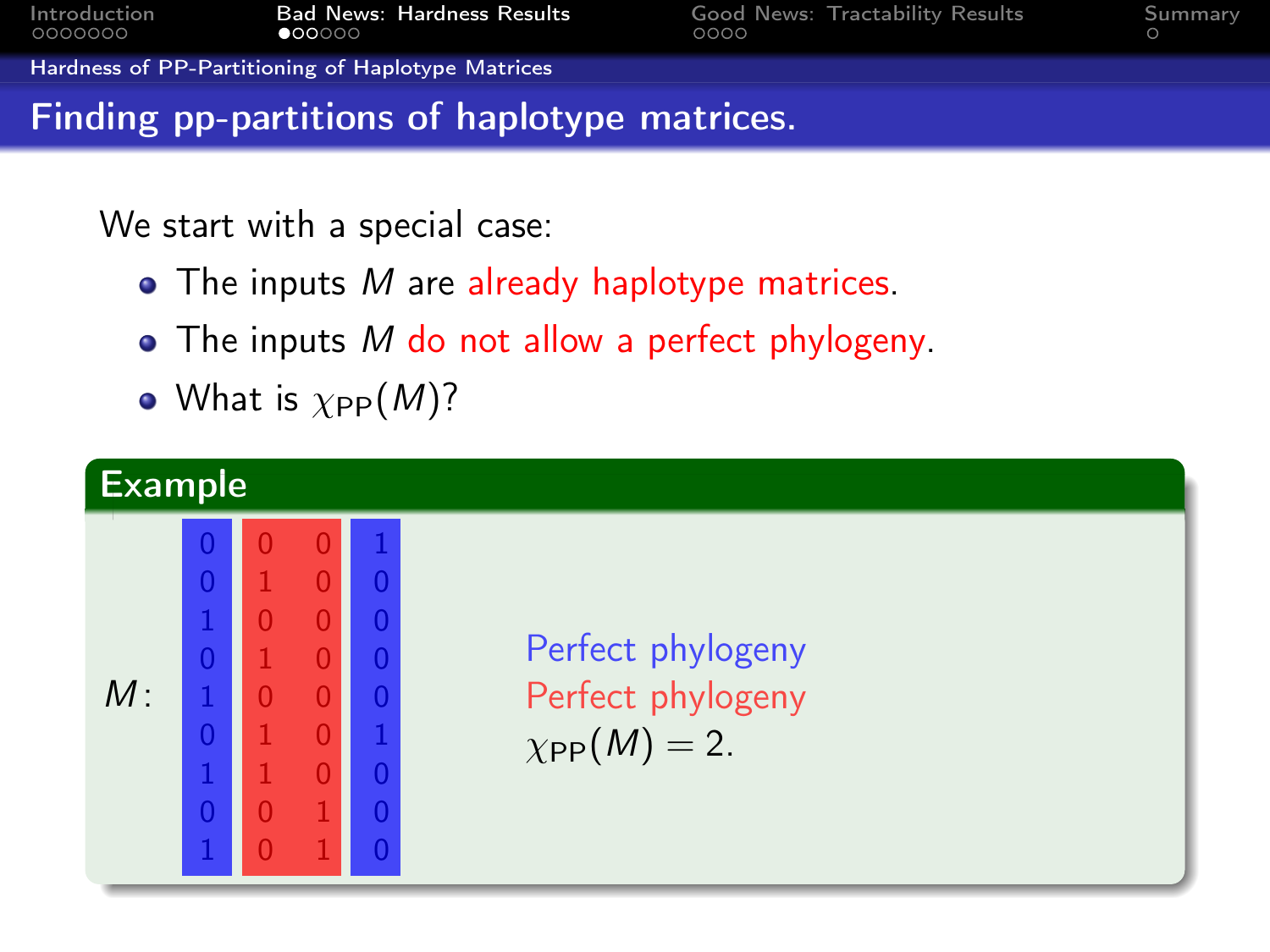[Introduction](#page-2-0) **[Bad News: Hardness Results](#page-13-0)** [Good News: Tractability Results](#page-21-0) [Summary](#page-25-0)<br>0000000 **GOOOO** COOO

[Hardness of PP-Partitioning of Haplotype Matrices](#page-13-0)

### Bad news about pp-partitions of haplotype matrices.

### Theorem

Finding optimal pp-partition of haplotype matrices is equivalent to finding optimal graph colorings.

### Proof sketch for first direction.

- $\bullet$  Let G be a graph.
- 2 Build a matrix with a column for each vertex of G.
- **3** For each edge of G add four rows inducing the submatrix  $\begin{pmatrix} 0 & 0 \\ 0 & 1 \\ 1 & 0 \\ 1 & 1 \end{pmatrix}$ .
- **4** The submatrix enforces that the columns lie in different perfect phylogenies.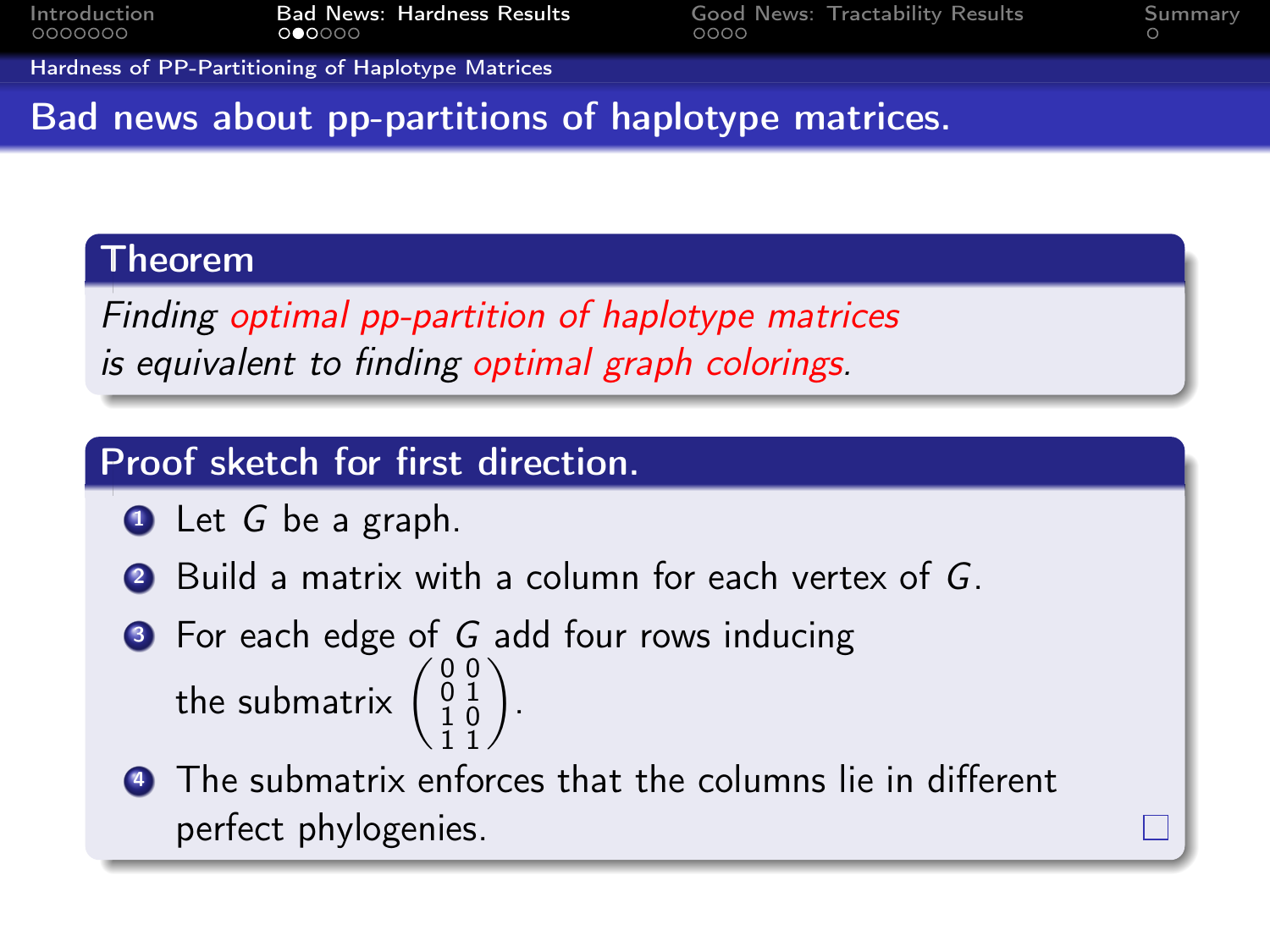[Introduction](#page-2-0) **[Bad News: Hardness Results](#page-13-0)** [Good News: Tractability Results](#page-21-0) [Summary](#page-25-0)<br>0000000 000000 00000 0000 0000 0000

[Hardness of PP-Partitioning of Haplotype Matrices](#page-13-0)

Implications for pp-partitions of haplotype matrices.

# **Corollary**

If  $\chi_{\rm PP}(M) = 2$  for a haplotype matrix M, we can find an optimal pp-partition in polynomial time.

### **Corollary**

Computing  $\chi_{\text{PP}}$  for haplotype matrices is

- NP-hard,
- not fixed-parameter tractable, unless  $P = NP$ ,
- very hard to approximate.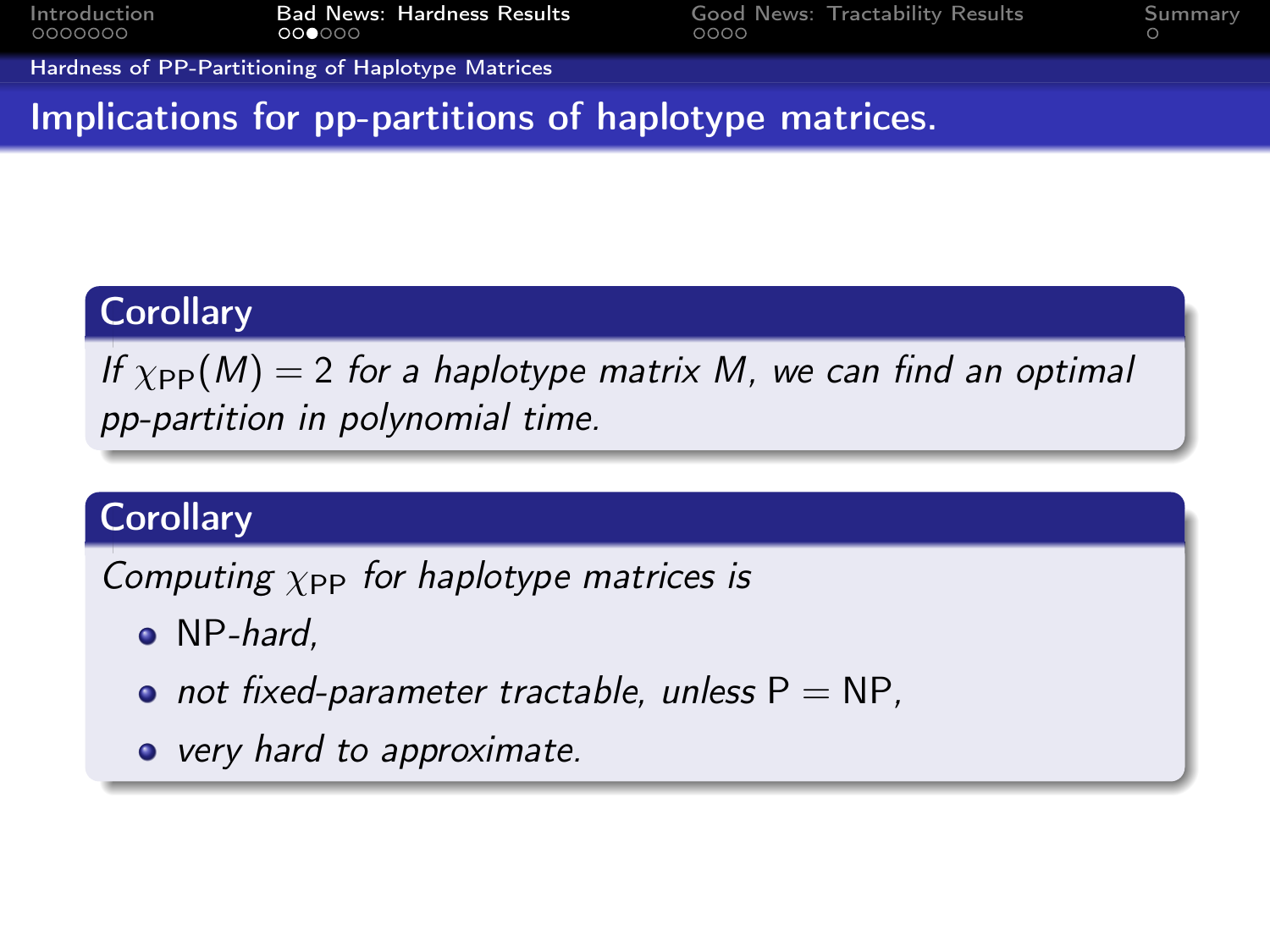<span id="page-17-0"></span>

| Introduction<br>0000000 | <b>Bad News: Hardness Results</b><br>000000      | 0000 | Good News: Tractability Results | Summary |
|-------------------------|--------------------------------------------------|------|---------------------------------|---------|
|                         | Hardness of PP-Partitioning of Genotype Matrices |      |                                 |         |
|                         | Finding pp-partitions of genotype matrices.      |      |                                 |         |

Now comes the general case:

- $\bullet$  The inputs M are genotype matrices.
- $\bullet$  The inputs M do not allow a perfect phylogeny.
- What is  $\chi_{\rm PP}(M)$ ?

| <b>Example</b> |          |  |                             |  |                                   |  |  |  |
|----------------|----------|--|-----------------------------|--|-----------------------------------|--|--|--|
|                |          |  | $2 \t2 \t2 \t2$             |  |                                   |  |  |  |
| M:             |          |  | 1 0 0 0                     |  | No perfect phylogeny is possible. |  |  |  |
|                |          |  | $0 \t 0 \t 0 \t 1$          |  |                                   |  |  |  |
|                | $\Omega$ |  | $0 \quad 1 \quad 0$         |  |                                   |  |  |  |
|                |          |  | $0 \quad 2 \quad 2 \quad 0$ |  |                                   |  |  |  |
|                | 1        |  | 1 0 0                       |  |                                   |  |  |  |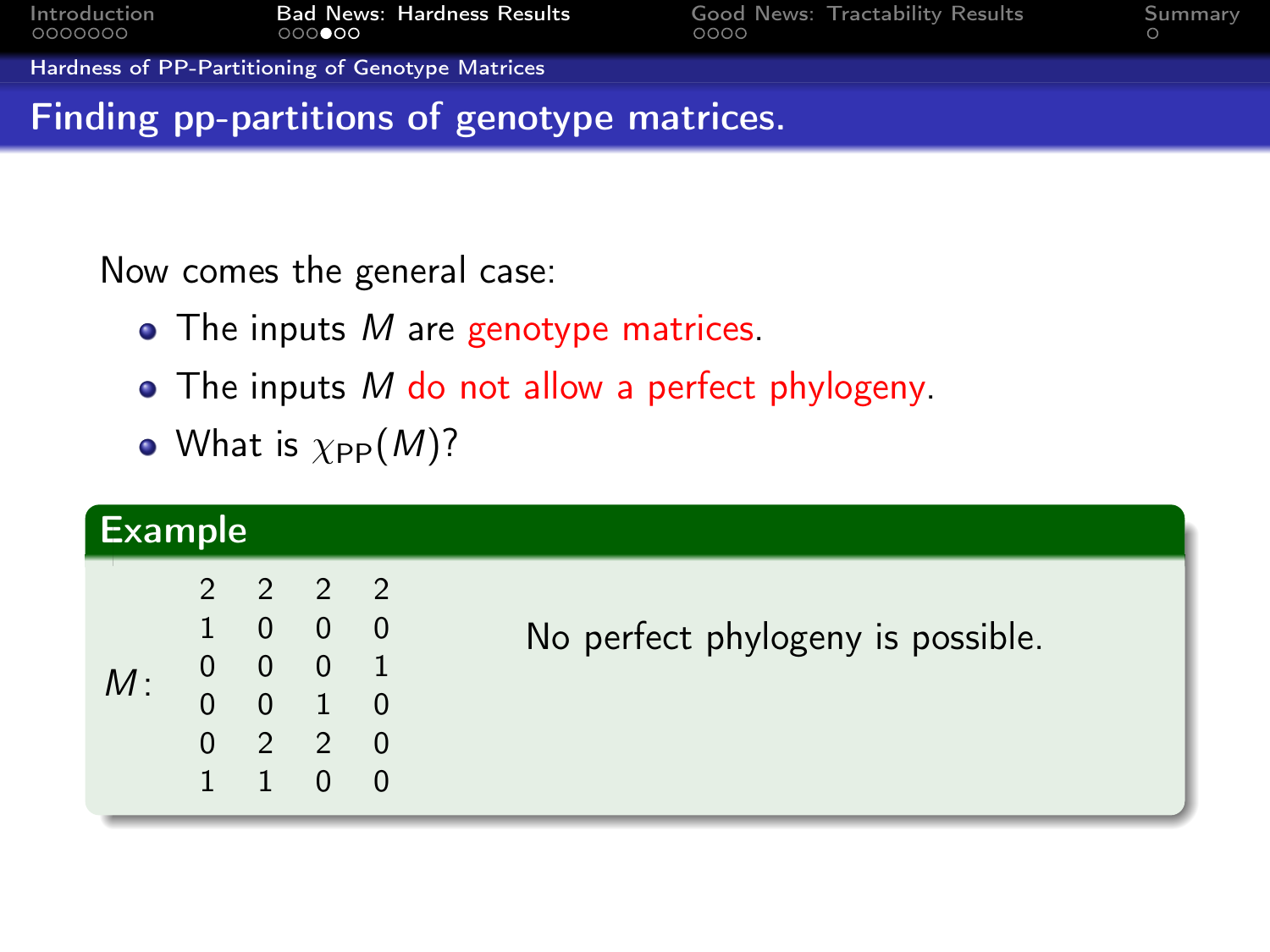| Introduction | <b>Bad News: Hardness Results</b>                | Good News: Tractability Results | Summary |
|--------------|--------------------------------------------------|---------------------------------|---------|
| 0000000      | 000000                                           | ററററ                            |         |
|              | Hardness of PP-Partitioning of Genotype Matrices |                                 |         |

Now comes the general case:

 $\bullet$  The inputs M are genotype matrices.

Finding pp-partitions of genotype matrices.

- $\bullet$  The inputs M do not allow a perfect phylogeny.
- What is  $\chi_{\rm PP}(M)$ ?

| <b>Example</b> |        |  |  |  |                                                                 |  |  |  |
|----------------|--------|--|--|--|-----------------------------------------------------------------|--|--|--|
| M:             | $\Box$ |  |  |  | Perfect phylogeny<br>Perfect phylogeny<br>$\chi_{\rm PP}(M)=2.$ |  |  |  |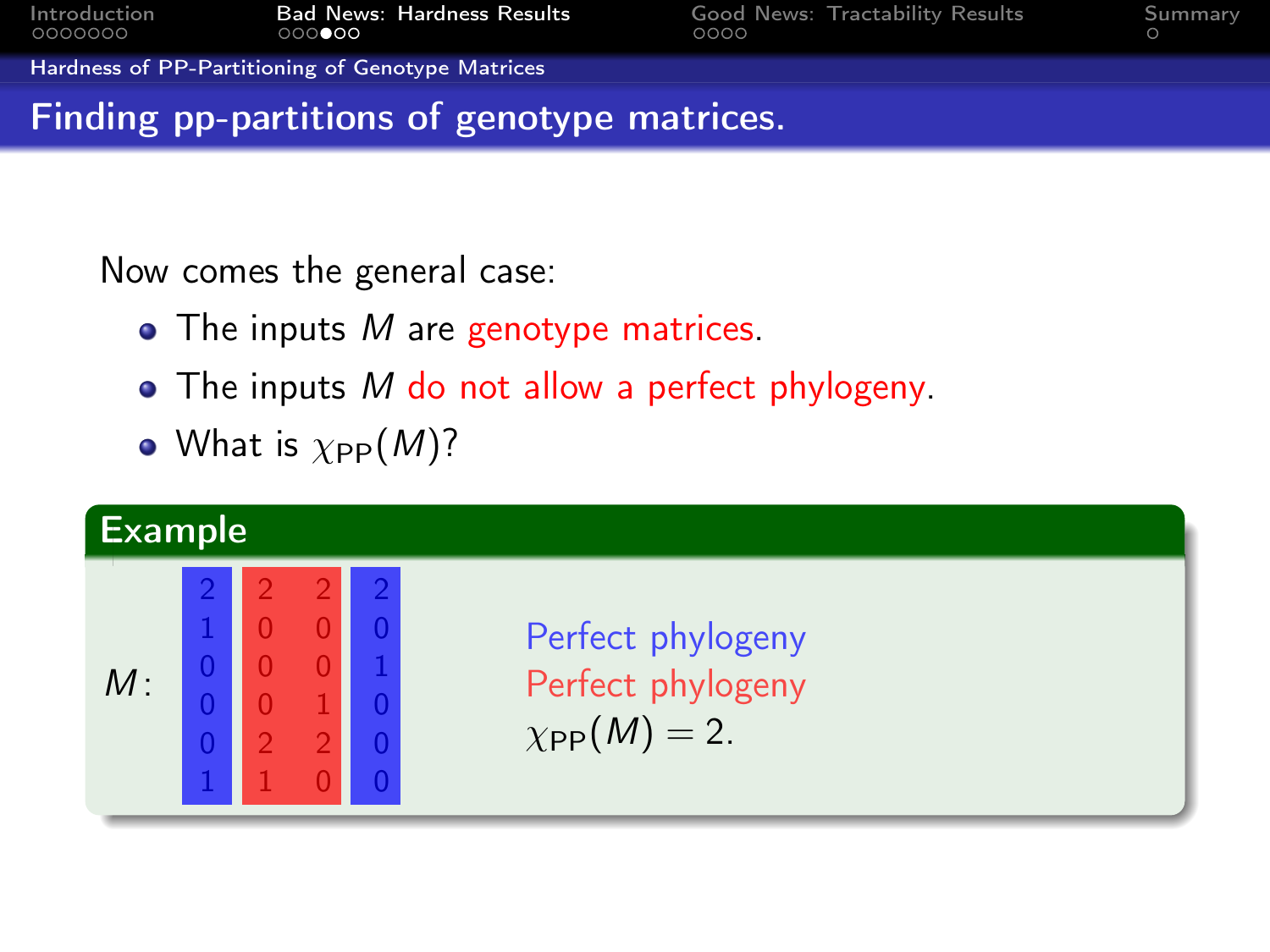[Introduction](#page-2-0) [Bad News: Hardness Results](#page-13-0) [Good News: Tractability Results](#page-21-0) [Summary](#page-25-0)

[Hardness of PP-Partitioning of Genotype Matrices](#page-17-0)

### Bad news about pp-partitions of haplotype matrices.

### Theorem

Finding optimal pp-partition of genotype matrices is at least as hard as finding optimal colorings of 3-uniform hypergraphs.

### Proof sketch.

- **1** Let G be a 3-uniform hypergraph.
- 2 Build a matrix with a column for each vertex of G.
- **3** For each hyperedge of G add four rows inducing the submatrix  $\begin{pmatrix} 2 & 2 & 2 \\ 1 & 0 & 0 \\ 0 & 1 & 0 \\ 0 & 0 & 1 \end{pmatrix}$ .
- **4** The submatrix enforces that the three columns do not all lie in the same perfect phylogeny.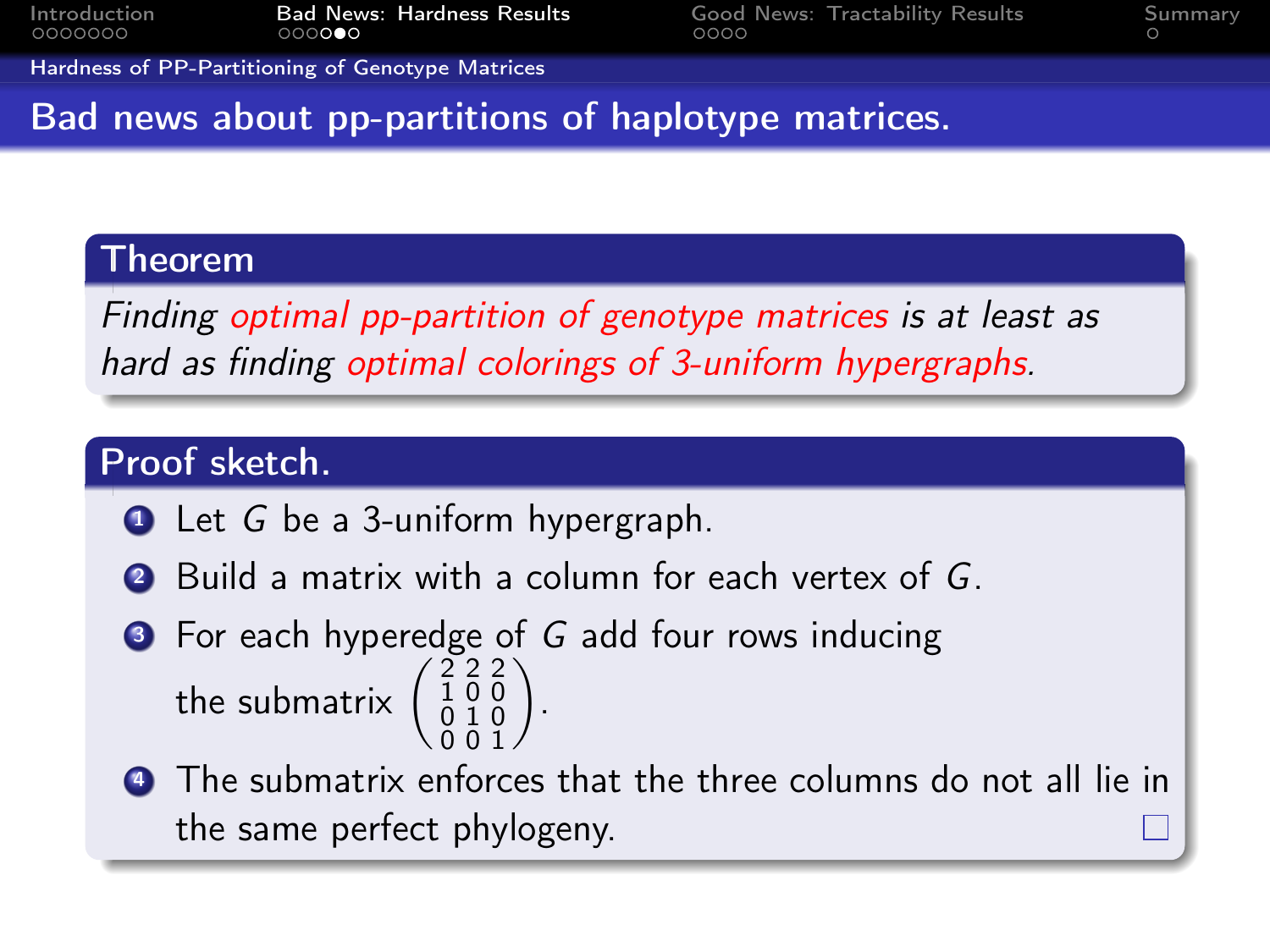[Introduction](#page-2-0) [Bad News: Hardness Results](#page-13-0) [Good News: Tractability Results](#page-21-0) [Summary](#page-25-0)

[Hardness of PP-Partitioning of Genotype Matrices](#page-17-0)

Implications for pp-partitions of genotype matrices.

# **Corollary**

Even if we know  $\chi_{\rm PP}(M) = 2$  for a genotype matrix M, finding a pp-partition of any fixed size is still

- NP-hard,
- not fixed-parameter tractable, unless  $P = NP$ ,
- very hard to approximate.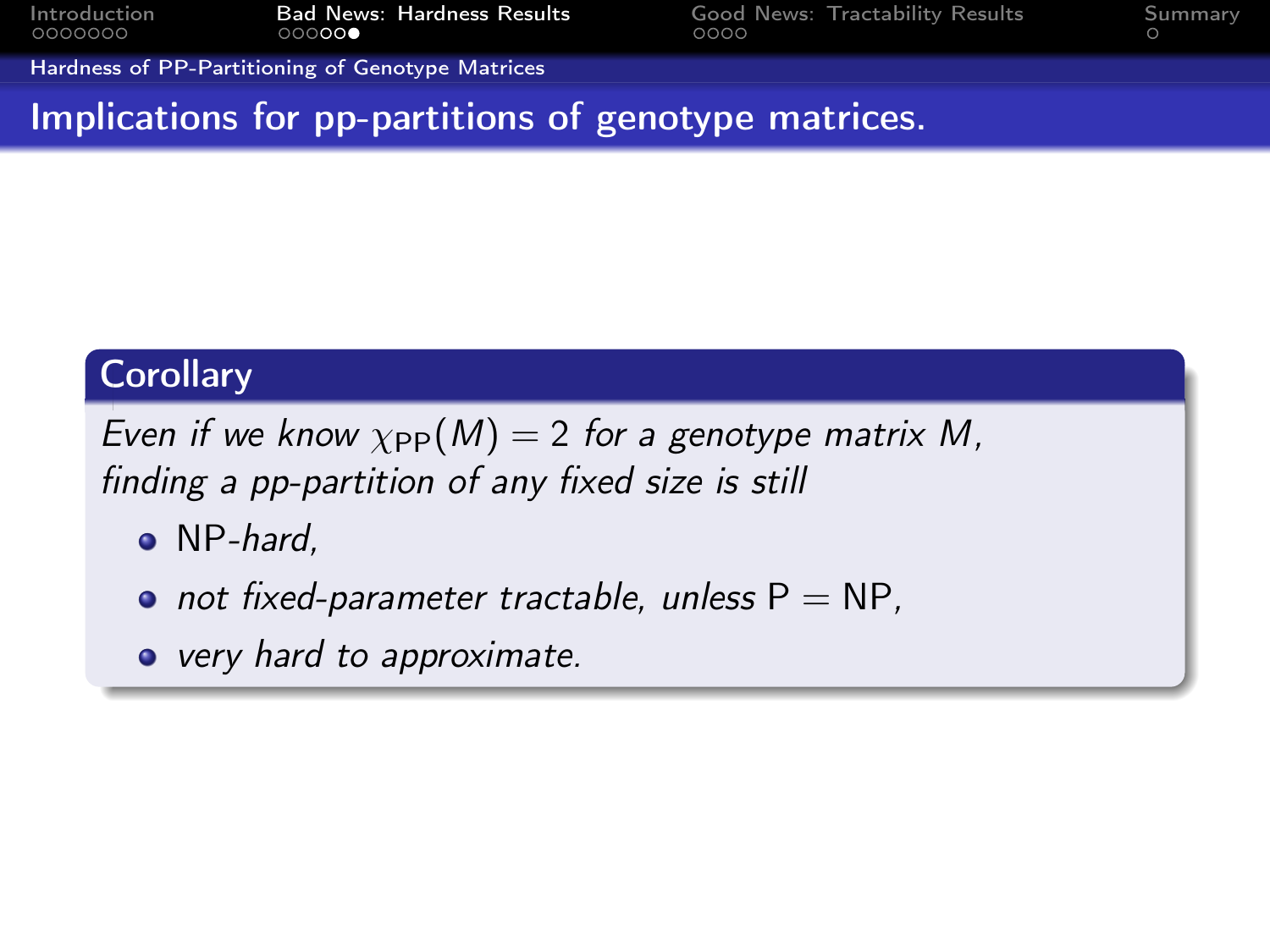<span id="page-21-0"></span>

| <b>Introduction</b> | Bad N |  |  |
|---------------------|-------|--|--|
| 0000000             | 00000 |  |  |

ews: Hardness Results **[Good News: Tractability Results](#page-21-0)** [Summary](#page-25-0)

[Perfect Path Phylogenies](#page-21-0)

### Automatic optimal pp-partitioning is hopeless, but. . .

- The hardness results are worst-case results for highly artificial inputs.
- Real biological data might have special properties that make the problem tractable.
- One such property is that perfect phylogenies are often perfect path phylogenies:

In HapMap data, in 70% of the blocks where a perfect phylogeny is possible a perfect path phylogeny is also possible.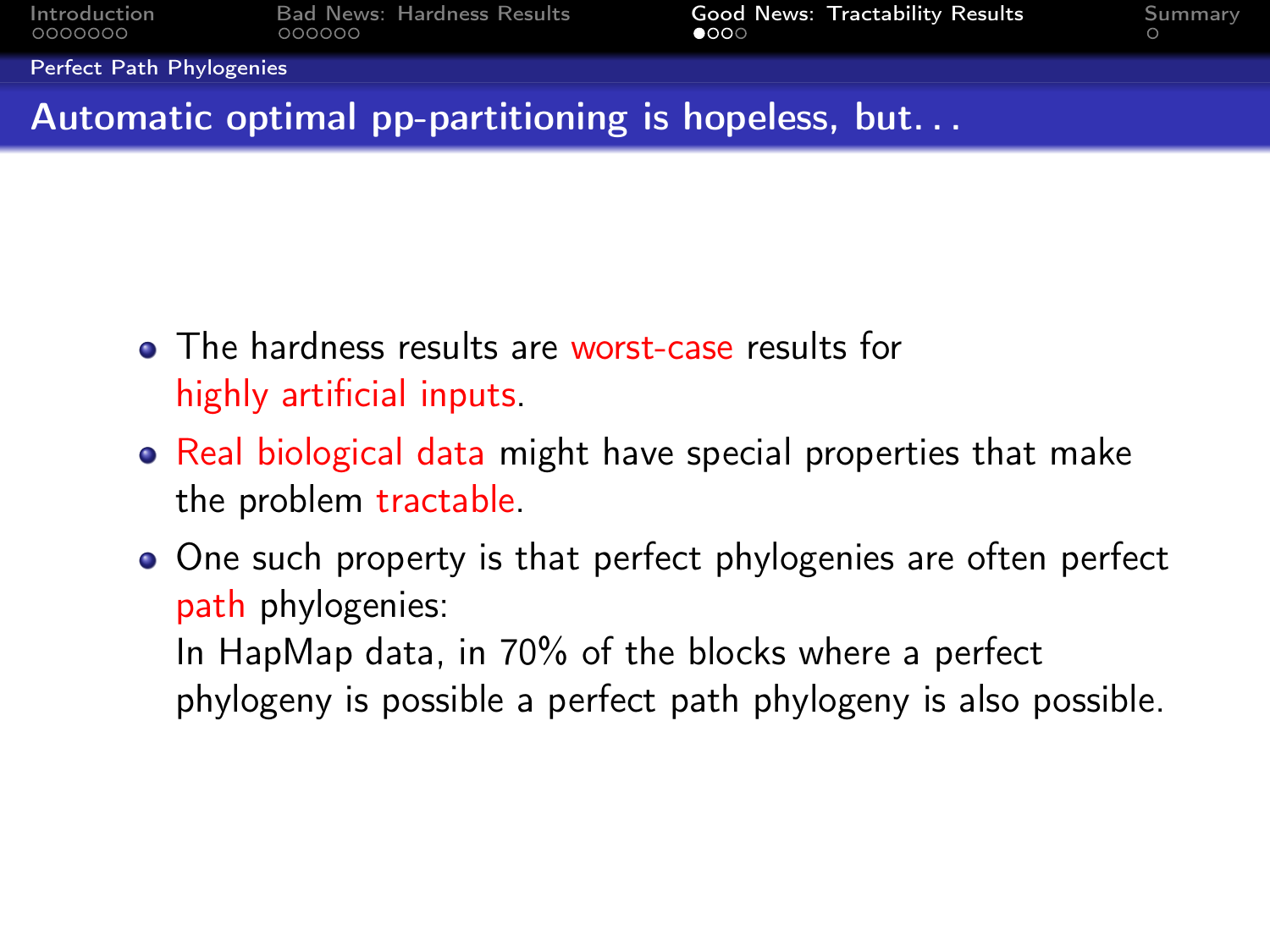[Introduction](#page-2-0) [Bad News: Hardness Results](#page-13-0) [Good News: Tractability Results](#page-21-0) [Summary](#page-25-0)

[Perfect Path Phylogenies](#page-21-0)

### Example of a perfect path phylogeny.

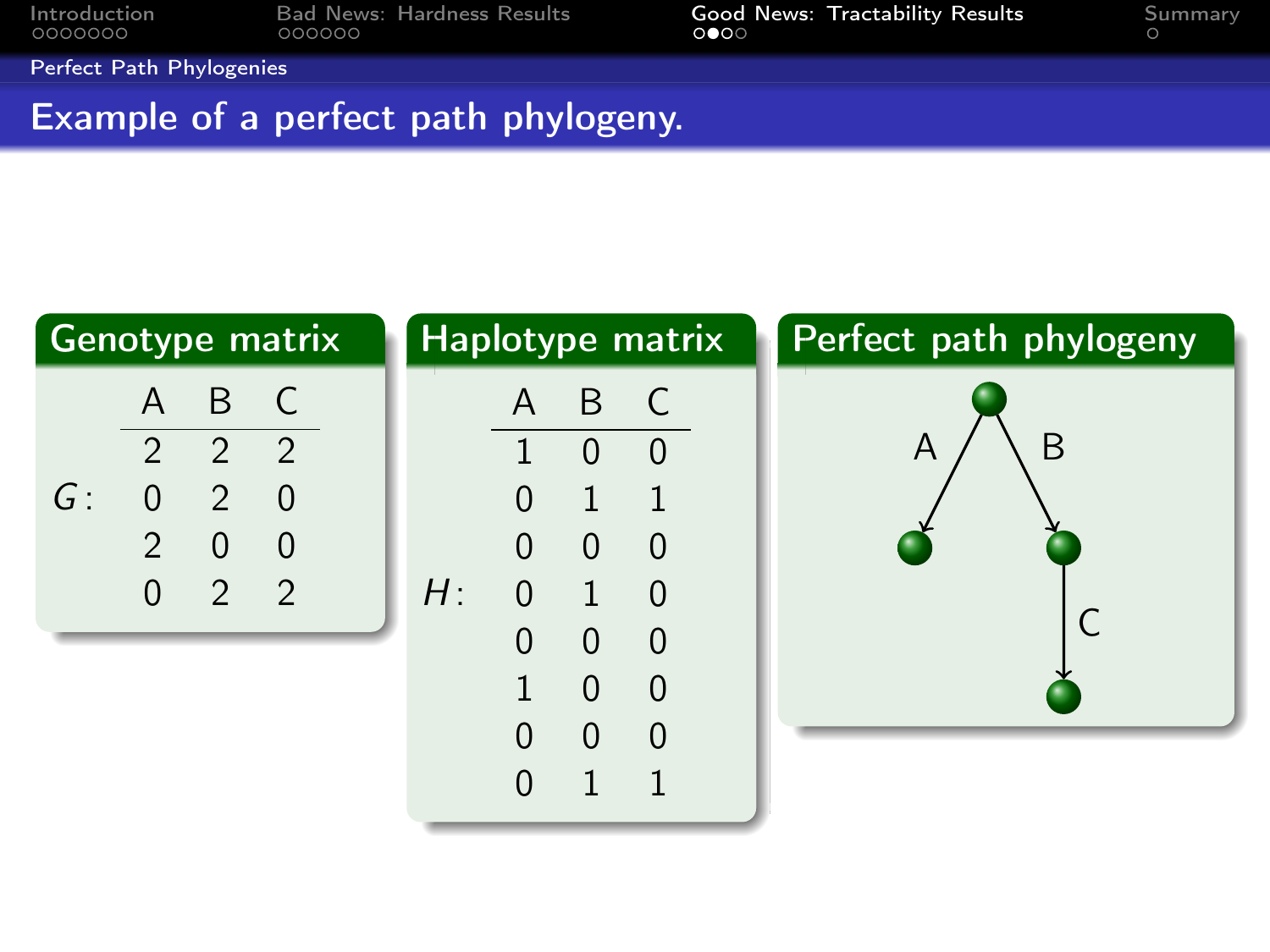| Introduction |
|--------------|
| 0000000      |

[Perfect Path Phylogenies](#page-21-0)

### The modified formal computational problem.

We are interested in the computational complexity of the function  $\chi_{\text{PPP}}$ :

- It gets genotype matrices as input.
- $\bullet$  It maps them to a number k.
- This number is minimal such that the sites can be covered by  $k$  sets, each admitting a perfect path phylogeny. (We call this a ppp-partition.)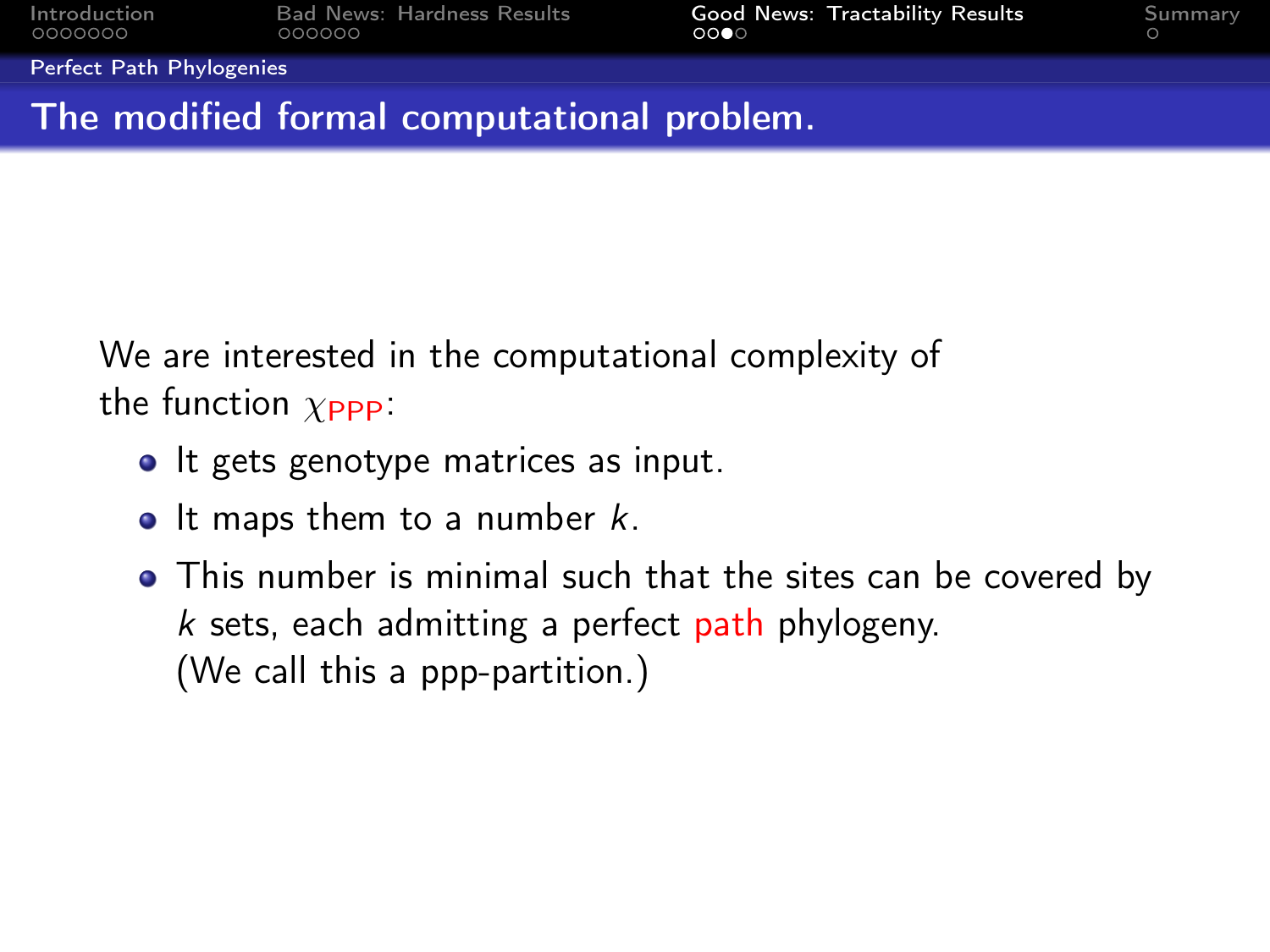<span id="page-24-0"></span>[Introduction](#page-2-0) [Bad News: Hardness Results](#page-13-0) [Good News: Tractability Results](#page-21-0) [Summary](#page-25-0)

[Tractability of PPP-Partitioning of Genotype Matrices](#page-24-0)

### Good news about ppp-partitions of genotype matrices.

### Theorem

Optimal ppp-partitions of genotype matrices can be computed in polynomial time.

# Algorithm

**1** Build the following partial order:

- Can one column be above the other in a phylogeny?
- Can the columns be the two children of the root of a perfect path phylogeny?
- **2** Cover the partial order with as few compatible chain pairs as possible.

<span id="page-24-1"></span>For this, a maximal matching in a special graph needs to be computed.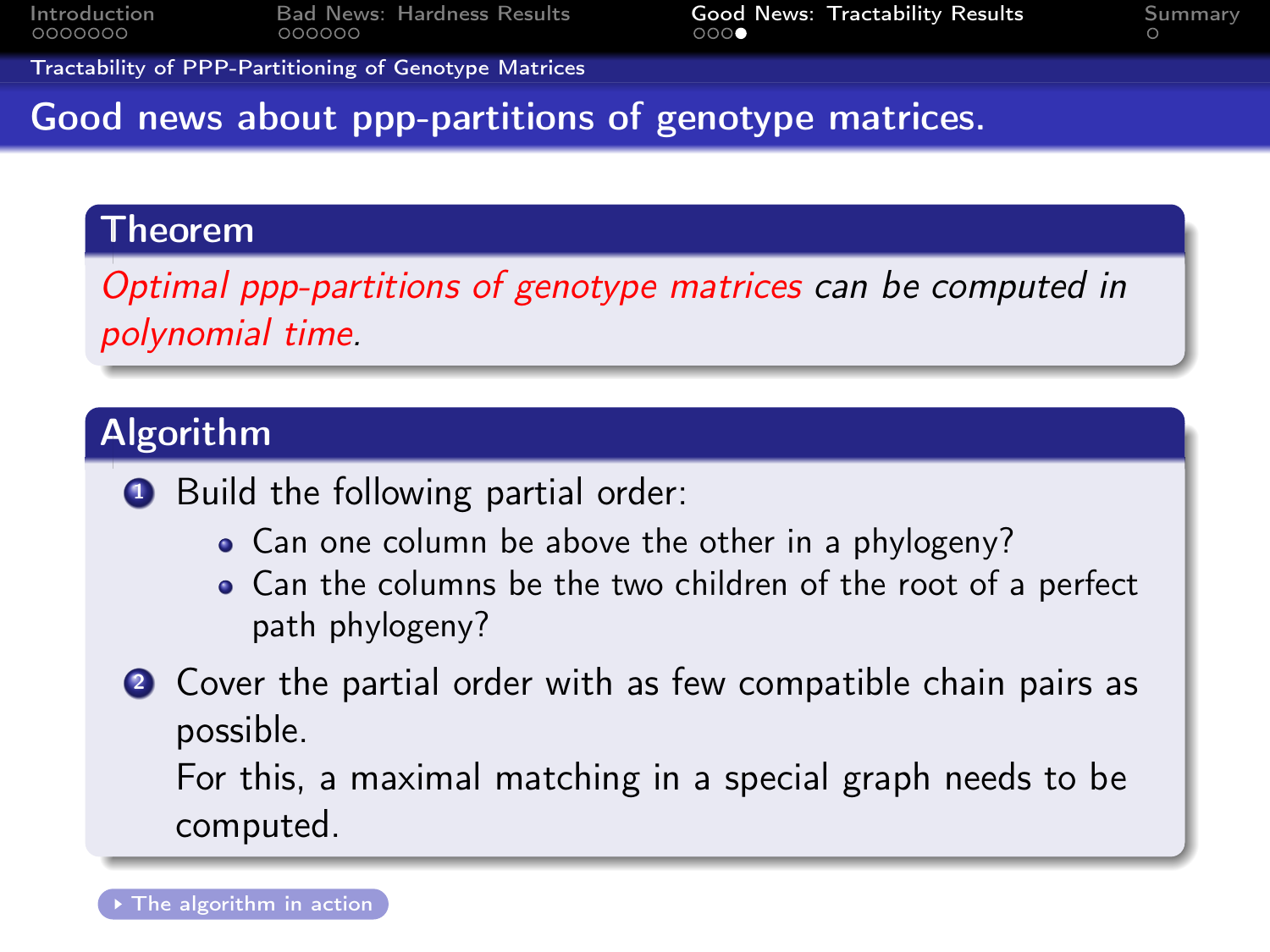

### <span id="page-25-0"></span>**Summary**

- Finding optimal pp-partitions is intractable.
- It is even intractable to find a pp-partition when just two noncontiguous blocks are known to suffice.
- For perfect path phylogenies, optimal partitions can be computed in polynomial time.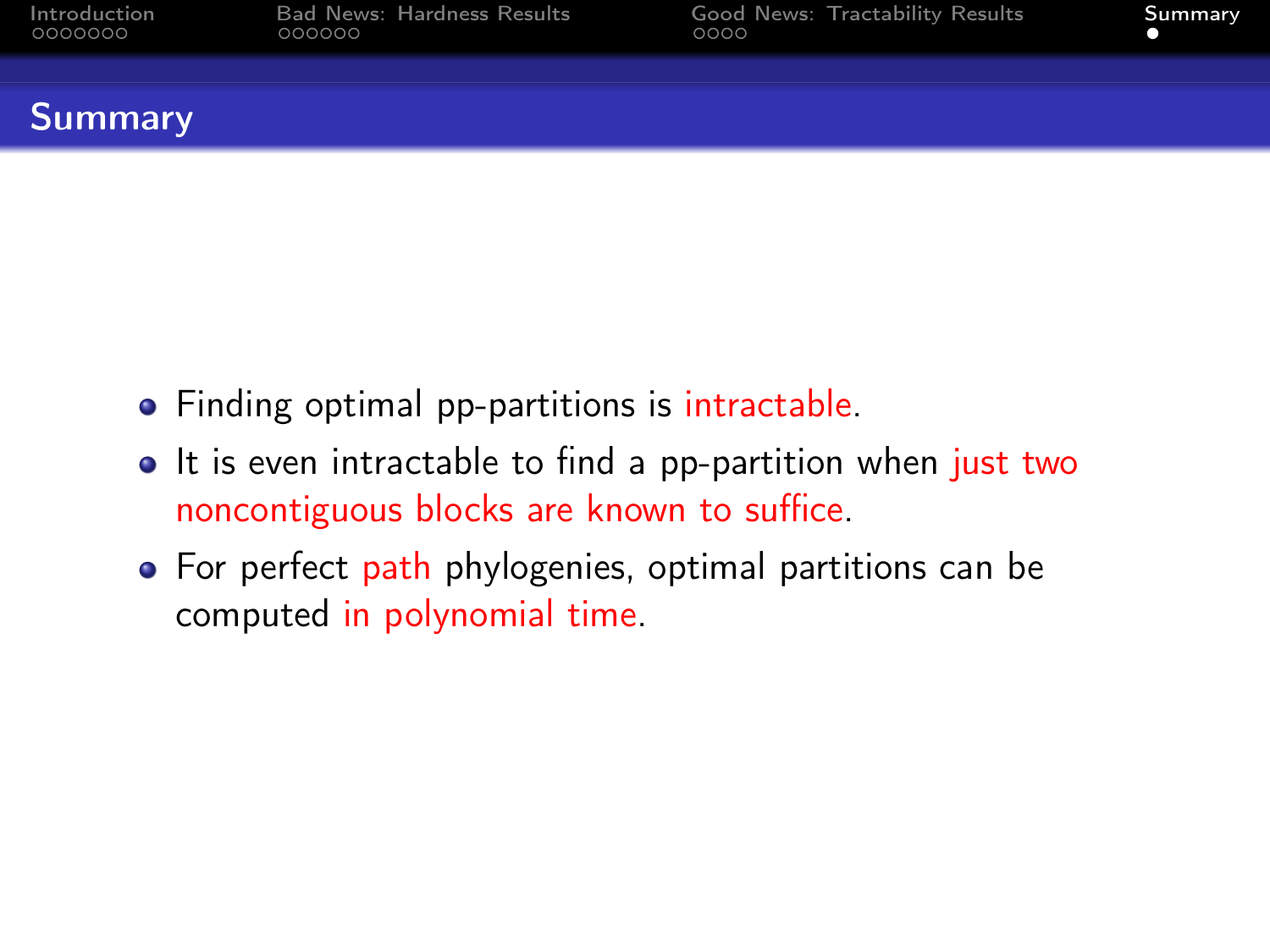<span id="page-26-1"></span>The algorithm in action. Computation of the partial order.

<span id="page-26-0"></span>

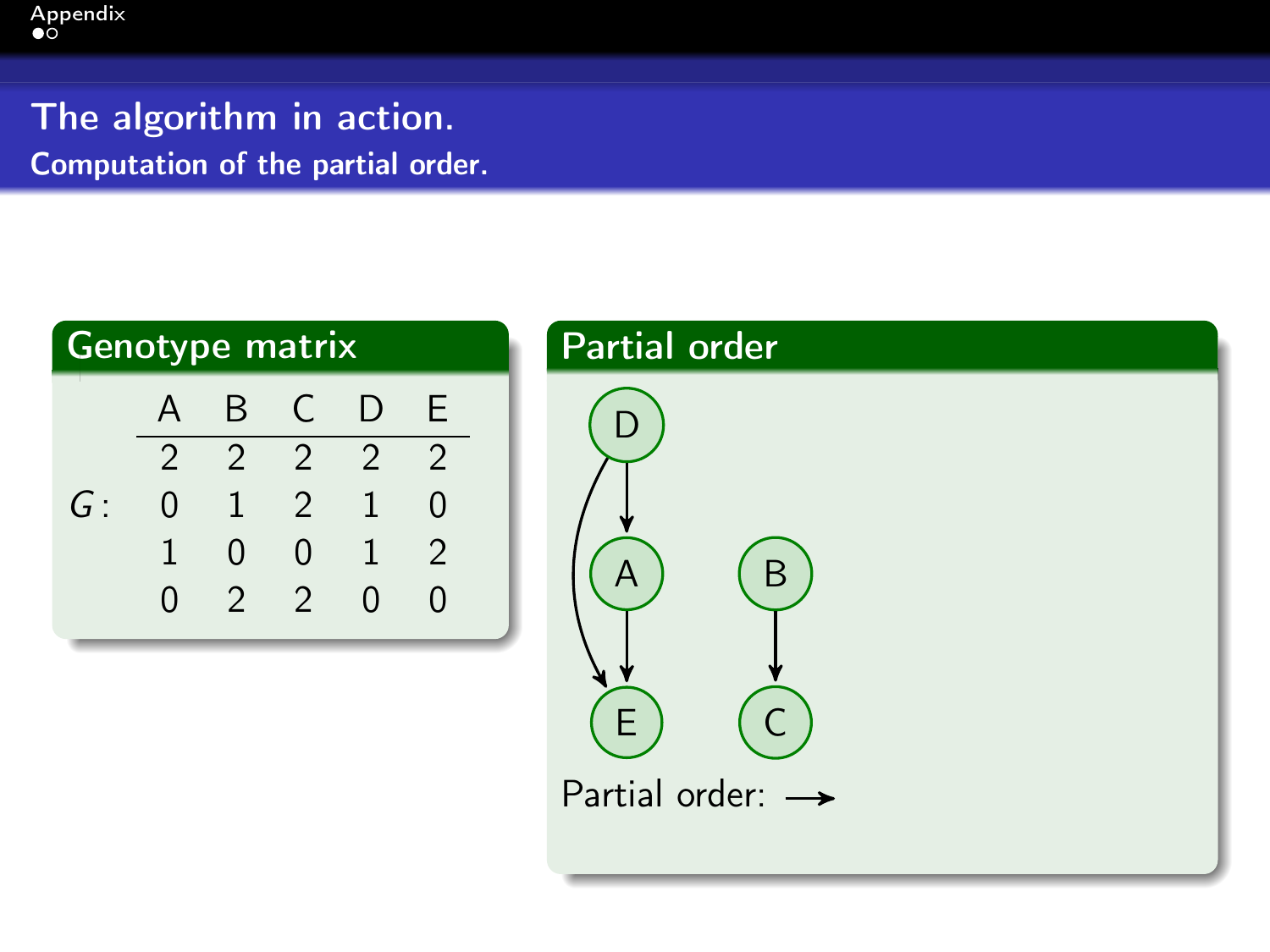### The algorithm in action. Computation of the partial order.

| <b>Genotype matrix</b> |                  |                |                |               |                |  |  |  |
|------------------------|------------------|----------------|----------------|---------------|----------------|--|--|--|
|                        | A                | B              | C              | I)            | E              |  |  |  |
|                        | $\mathfrak{D}$   | $\overline{2}$ | $\mathcal{L}$  | $\mathcal{P}$ | $\mathfrak{D}$ |  |  |  |
| G:                     | N                | 1              | $\mathcal{P}$  |               | N              |  |  |  |
|                        |                  | Ⴖ              | U              |               | $\mathfrak{D}$ |  |  |  |
|                        | $\mathbf \Omega$ | $\mathcal{P}$  | $\overline{2}$ | $\Omega$      | O              |  |  |  |

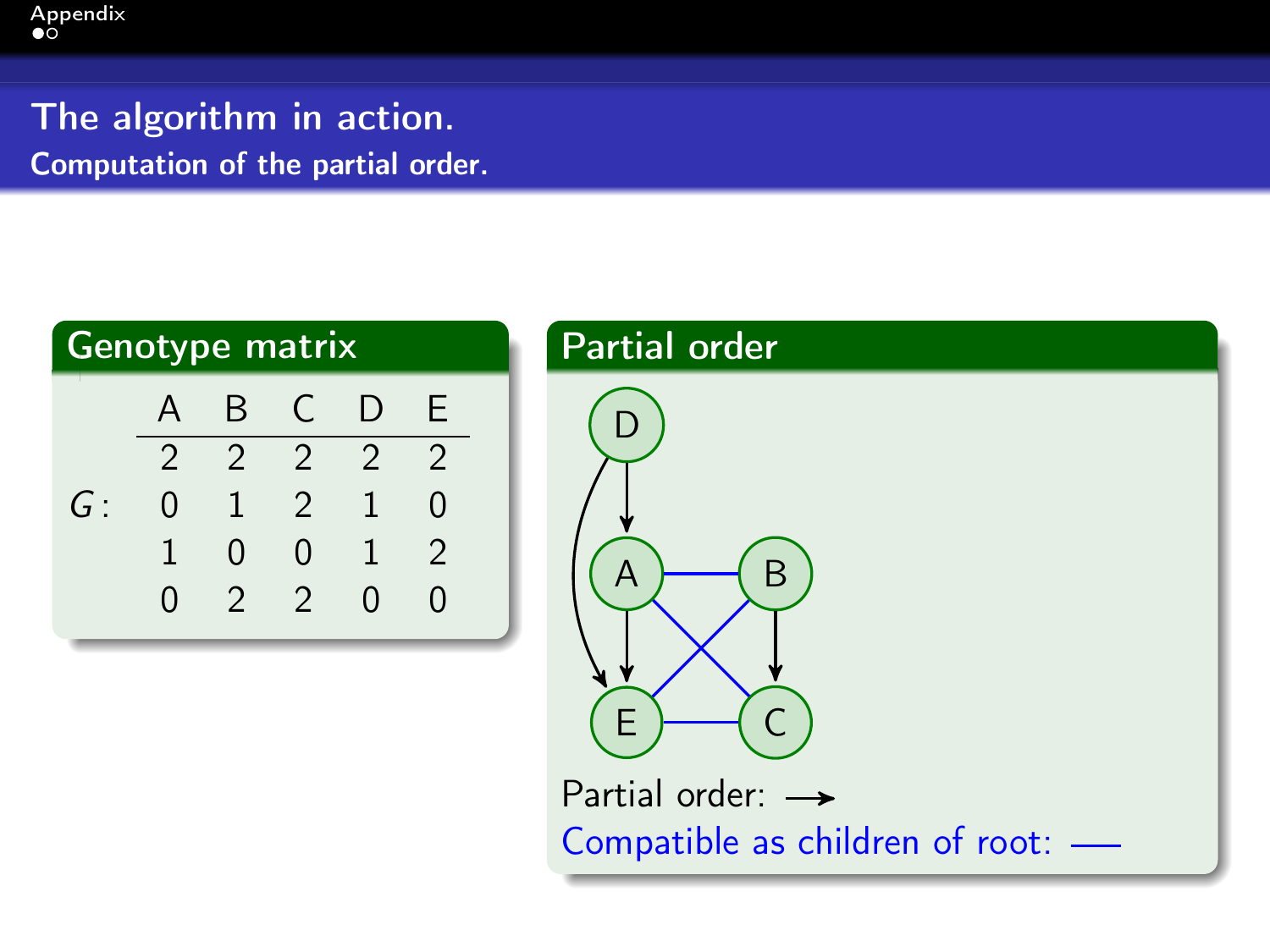The algorithm in action. The matching in the special graph.



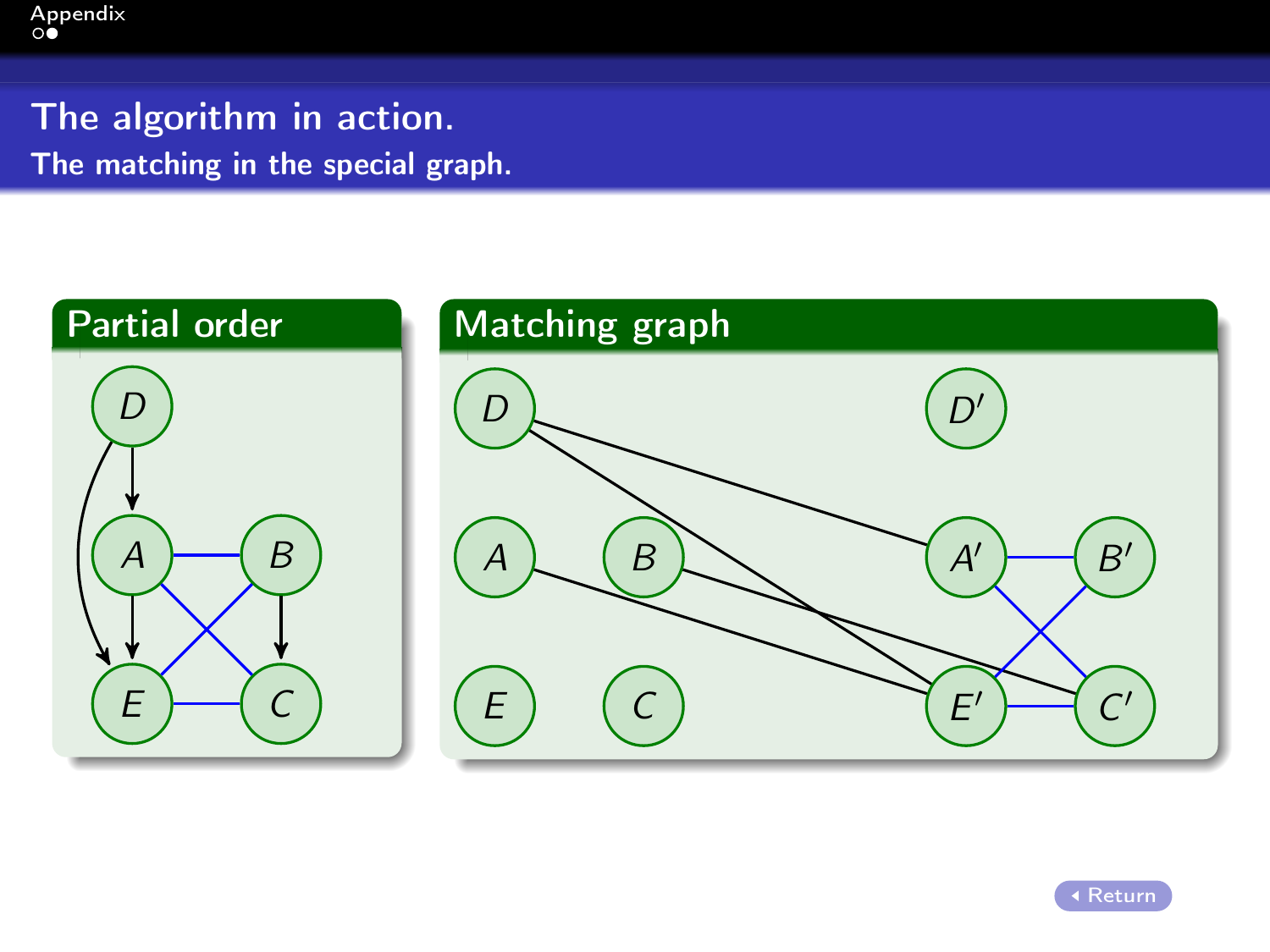The algorithm in action. The matching in the special graph.



A maximal matching in the matching graph